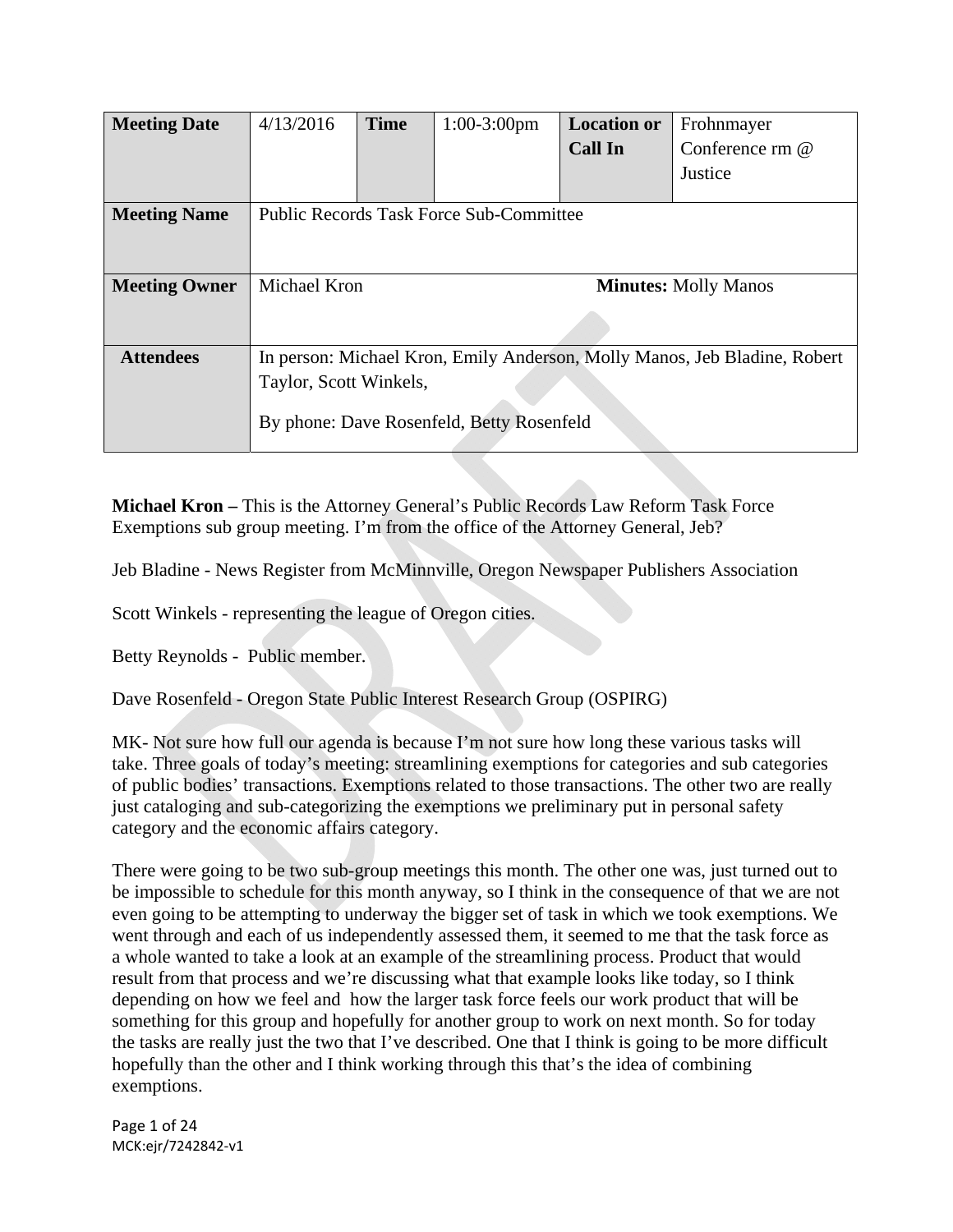# *Offers copies of report*

Access to the proposed combination of exemptions in the business transactions category that I've put together and put up on our website. All 10 could not be put into one. I found that 5 were really closely enough related that at least on the surface appeared that they could be meaningfully combined and so I've done that. Then the other 5 seemed both very specific and highly temporary and for specific reasons those temporary exemptions existed. So I kind of combined them but only in the form of a list. So that actually to me can also serve as a model, that it would be a model of what the exemptions would look like if we were only to catalog them essentially. So I'm interested in hearing from you guys if you feel like there are ways that we could better combine these.

The one exemption, the first proposed exemption; I mean the substance of the exemption is fairly brief, I'm happy with that aspect of it. There are some exceptions. I don't know if I'm happy with how long it is overall, so that's one thing you guys might have comments about. I noted in the document that I circulated the changes that this would work, substantive changes that this would work from existing exemptions.

So you guys I'm not really asking you to endorse substantive changes. If you want to or don't want to I'm going to kind of leave that up to you. I think our task is, is this the kind of thing we're talking about and could we make it better? With an example of that I'm going to shut up and let other people weigh in.

JB- Seems to me it's a good example of what we're trying to do. We may have to do it 50 times or 100 times to go through 5 and 10 at a time but in the long haul if trying to combine these makes sense then in terms of…

DR- How long did it take to do each of these?

MK- Oh it's hard to say Dave, I have spent a lot of time on work for the task force but some of its been on this and some of its been on putting together the sub-categories and spread sheets that I sent you. I would say I probably spent about, I don't know, maybe 4 hours working on trying to combine these. I would estimate that it took me about 4 hours to do that. I'm not confident that I've done it as well as it could be done. So I think it may take more than that to get this ready for a client product but I'd say that about what it took me to get it here.

DR- Yeah that's useful. I mean even if you got more efficient.

MK- I want to welcome Robert Taylor whose from the Secretary of State's office, get it on record that he's here. *Brings Robert up to speed on current discussion.* I think that providing the information I've provided here in terms of changes to existing laws I think that we probably need to be doing that in respect to these as well. That honestly was a big part of the time and was like ok, first how am I going to combine these and now what is it in effect that I've done. In this case I would say I potentially broadened this exemption by making it generally applicable to public bodies that as a primary function are regularly selling goods and services to the private sector. To private individuals or entities, so where we now have specific exemptions for OHSU, for SAIF;

Page 2 of 24 MCK:ejr/7242842‐v1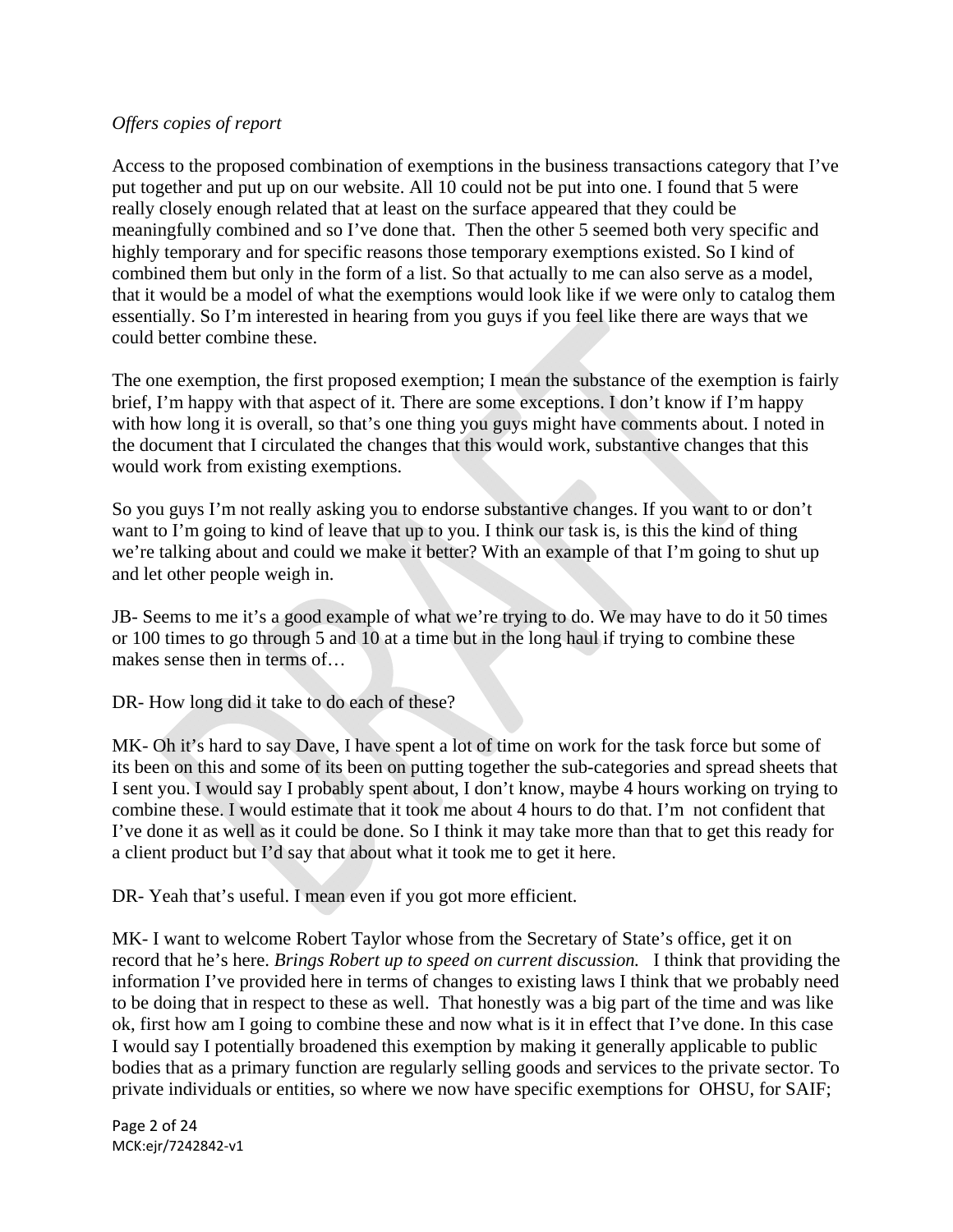the State Accident Insurance Fund Corporation, Oregon Corrections Enterprise and then basically electric utilities. This is an exemption that would apply in theory more generally to any public body that is actually selling things as a primary function of, as a primary part of its function I guess. I don't know that there are...

JB- Have you identified any?

MK- I think in theory I could extend it to people who are like other utilities would potentially.

SW- I think it would encompass the municipal electricity supply and water service. That's primarily providing that service to the general. So I think that's the way I read it. I think it covers that it could substantially change the exemption in a way that I object to. I'll have to run it past OMU, the Oregon Municipal Utility they have their own lobbyist that they have to make sure. I think that there are some objections they would have.

MK- There are definitely some substantive changes. I think to the extent we're going to be considering this as a task force I want task force members to understand what sort of substantive changes this entails and I think that gives us a pretty good road map too with respect to who needs to come into the conversation. Weather it's in front of the task force in front of this group or in front of the legislature. I think people are happy with the combination one. I was glad to hear that, I was fairly happy, I was a little bit annoyed that I felt like I had to keep the specificity of the exceptions to it but it seemed to me that I didn't want to expand it any more than what is necessary to make it uniform. That's the explanation for that. If other people think we should consider getting rid of exceptions or BOA's and make the exceptions more uniform I would definitely appreciate that too.

BR- Michael, thank you very much for doing this, it provides a, it's a very useful example for what a combination of exemptions would look like. It also I think provides a rationale to anyone trying to interpret these exemptions. Could you clarify weather this would replace the underlying statutes or is that the epilogue?

MK- The idea for this if we're going to streamline them is that we would indeed be replacing statutes. In this case all of the statutes that we would be replacing happily live in ORS chapter 192 already, which makes that less complicated than going into the, sort of a, we use the term organic statutes at DOJ but I don't think that means necessary much to anybody else but basically the idea is that if you have a statute creating a public body it probably makes sense to some extent to have exemptions that are specific to that public body located in the same statute that creates the public body that it would serve. I don't think that's an issue in this particular example. It will come up in other examples if we're going to continue along this vein and I think that will be a little bit more difficult. I think what I would envision there probably is the amendment in both places to create the exemptions in chapter 192 but then a reference to that exemption from the statute that is specific to the body so people know where to look for it essentially.

BR – Great, very helpful, thank you.

Page 3 of 24 MCK:ejr/7242842‐v1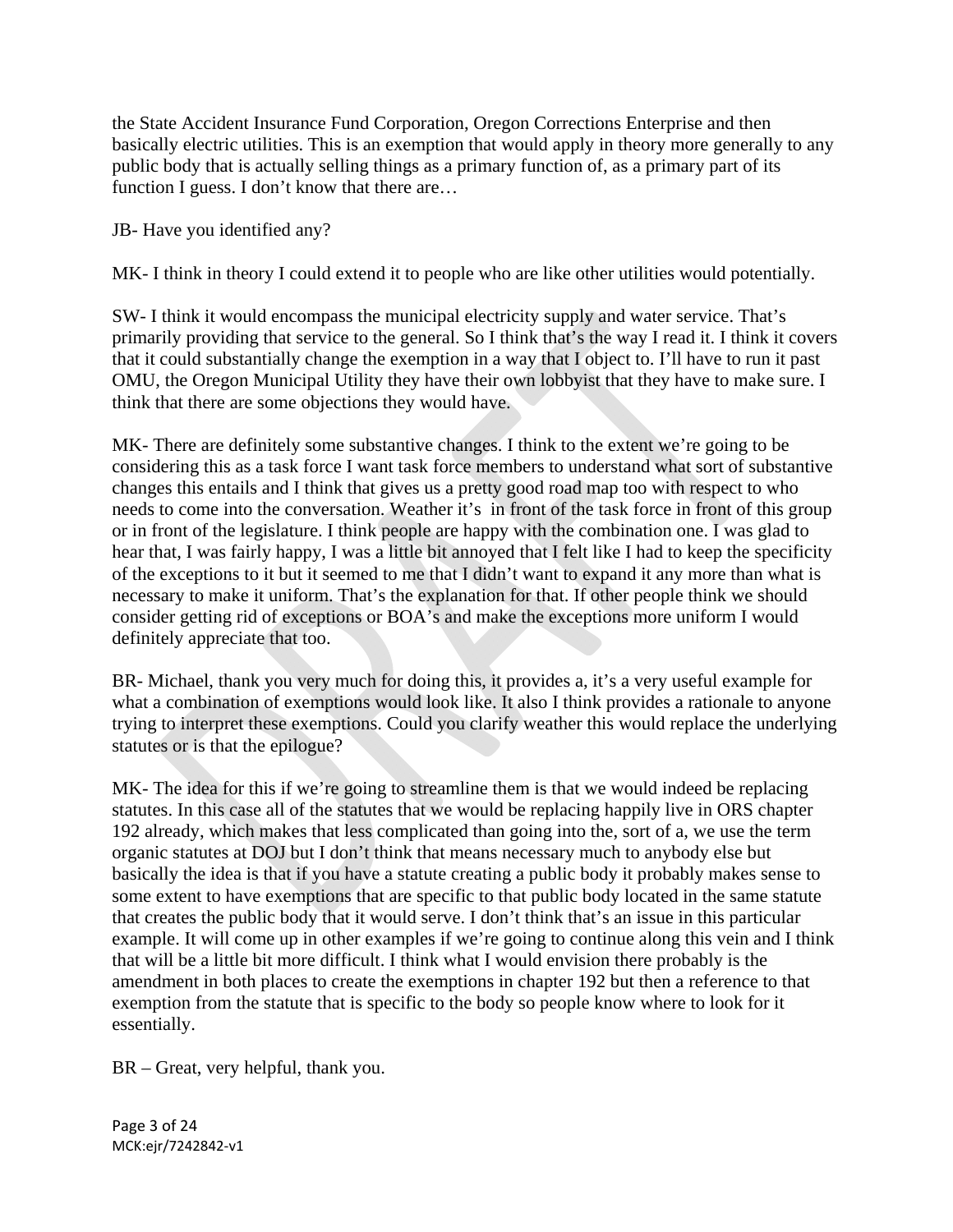JB- This seems to speak really well to consistency of language. Similar exemptions are given by bodies it's going to be something like something like this going in a bill that's going to be vetted by whoever it affects. One would think and the major change perhaps is that it includes a public interest task whereas it eliminates 4, 5, 02, I don't know do any of those have..?

MK- They don't, no. That's definitely one of the..

JB – Ok so, that's good. I don't like that but it's obviously going to point to contention but.

MK- If we want to move on to the second one which I think is a bigger mess and I'm hoping that other people can see what I didn't, which is ways to combine these in a more meaningful way. This is really just a list of them at this point. But in doing that list, Jeb, I kept the public interest task concurrent with current statutes. We could do that in the first proposed exemption but in theory the length of that and the inconsistency that would cause seems to me to be, sort of runs counter that we're creating an example for our task force of what it looks like to make these make sense. So I am curious if guys could see what I could not see, which is a way to make this second proposed exemption anything other than a list. I tried to deal with the fact that it's just a list by kind of prefacing it with an explanation that all these things are temporary they all are serving this purpose that they all seem to be inextricably different. I couldn't figure out a way to intertwine them.

SW- First line I would replace state and public body or state needs to be defined differently.

MK- Government/al entities maybe? Public bodies for Oregonians, for the people they represent, for Oregonians. Or maybe just positive outcome.

JB- Yeah that's what I was thinking although that's a little bit, that just trails off the outcomes in its own.

MK- In their business transactions. Dave I know that these are exemptions that you indicated a particular interest in. Maybe not this set of five but the overall set of them, and maybe it goes a little more with the first set that I combined that includes the language you had pointed to at least once or twice in past conversations about competitive disadvantage. Do you think there is some language like that, that we could import to make this introductory sentence better?

DR- Maybe, I think probably more importantly is just consistently. To me the key thing is competitive disadvantage and saying that explicitly as opposed to some nebulous language, trade secrets or what have you, but that's the nub you're getting down to, is the issue of that's what we're trying to make sure that the government doesn't inadvertently creates less competition in the market which I think isn't particularly an issue here in the public body but it's the same idea. So as long as it's clear and that's what the intent is then the rest of it's just consistency. So that's all just to say, does that answer your question?

MK- Ok well while you were talking about it and saying no I wondered about saying; what if the ability to protect public bodies to avoid competitive disadvantage in their business transactions?

Page 4 of 24 MCK:ejr/7242842‐v1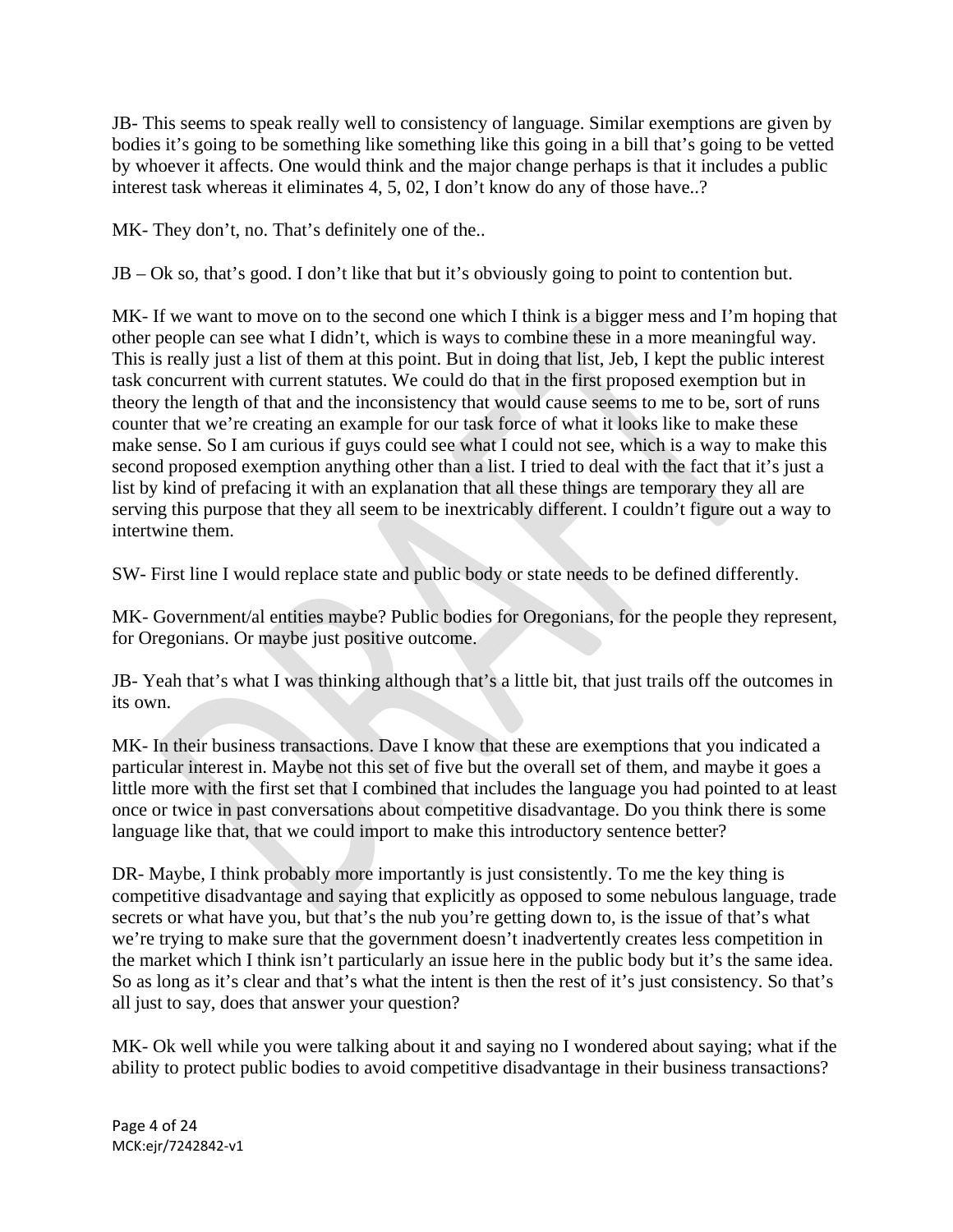SW - Or how about to avoid reasonable financial detriment?

MK- Yeah something like that. *Scott agrees*

DR- Well to push back or to clarify more about what I mean, that to me wouldn't be as clear because is that it may cause, well financial detriment is financial detriment to me the state interest here is not doing anything that means a less competitive market place, whatever the context may be. Which I 'spose you could argue with, I'm just coming in with my perspective but that's my reaction to that.

RT- I think that makes sense to me Dave and it also helps explain why it's a temporary exemption. It only needs to last as long as you've maintained your competitive advantage, right? Throughout the duration of the transaction, then after that the public needs to know why you did what you did.

MK- Maintained competitive advantage is like the positive formulation of avoiding competitive disadvantage and I kind of like it.

DR- I think there is a difference between the two because it's not the job of government to advantage itself necessarily and it's not the job of government to advantage any one of their interests unless there's a specific public interest in doing so usually the way this is intended to be..

RT- Well for the tax payers, Dave, I disagree. There's a tax payer interest in getting the best deal possible on a piece of real estate.

DR- Right, in this instance.

RT- So that's the governmental advantage you want.

DR- Agreed, Yeah.

MK- I think in a general matter what you said is probably true but a few of these exemptions apply in which it less true, then ya know....

DR- If I could just say it is probably more relevant once we talk about government regulating a private entity than it is for this particular instance.

RT- Yeah I agree with that, I think that the unifying, I think it is hard to state in a way other than some sort of list but I think the unifying principal is that these are things that we think should be temporary. They're temporary because you only need them unless you're the competitive advantage then after that the public needs to know, did you get a good deal on that piece of property?

BR- I saw the unifying principal as protecting a state interest to basically get the best possible deal. I will be proposing generally or asking generally whether there's potential for making more

Page 5 of 24 MCK:ejr/7242842‐v1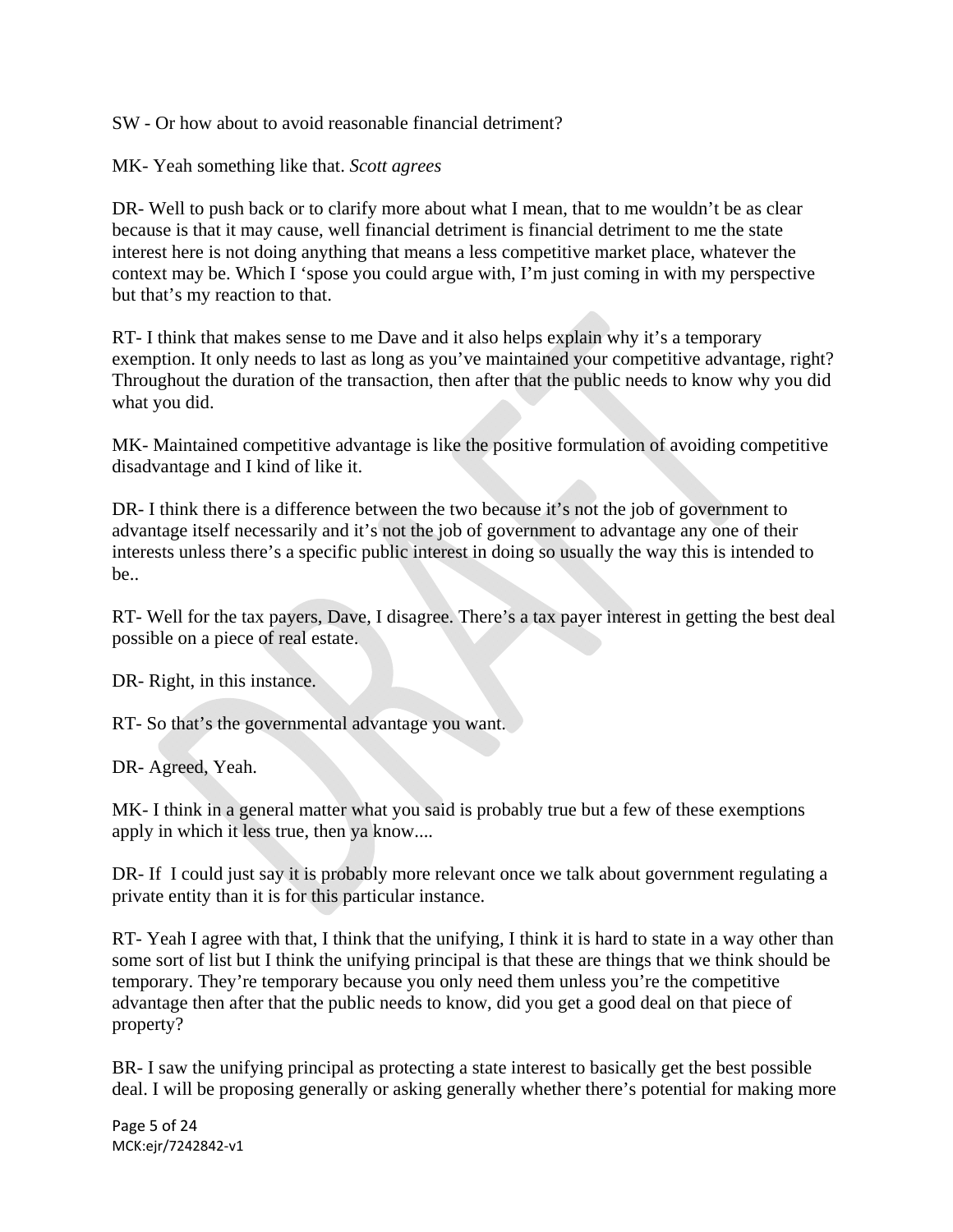of the exemptions temporary. For example once the need for privacy has ended or has become moot or where both parties agree and so there are a number not just to the particular state interest. I just want to make sure we leave the door open for possibly discussing that concept.

MK- All of these 5 are temporary. If there are reasons why we would want to and it did occur to me Betty, that the first 5 I combined there is no temporal connection in those and I wondered if maybe there ought to be. Because you know at a certain point even within a business your business transaction is concluded and you got the deal you got. I think ultimately I decided against doing that for this project because to me it seems like I was trying to view our task as pretty narrowly combining these than sort of proposing changes for the sake of consistency but not proposing substantive changes that are not in any exemption currently and none of those exemptions had that but I think we have been, I've been trying to note in all my spreadsheets documenting exemptions which ones are temporary just like we've been noting which ones have public interest tests and I think to me they are kind of related. If they're temporary it's because whatever the interest is that the exemption served doesn't require a permanent exemption. So I think that is a very good point and one that we should definitely keep in mind.

JB- I particularly like building in statements of purpose where if possible when combining things because it triggers future things proposed in different laws they might be absolutely state the purpose of that and we may say well we have a purpose and that purpose is sort of covered in the law. Maybe it should be discussed for being added to 192 where we have that purpose of suggesting rather than throwing it in some other willy nilly spot. The lack of a viable purpose statement has always bothered me a little bit but with some things you assume you know the purpose but sometimes it's good to have the purpose stated so that you can really determine whether you think the exemption is really following that purpose or if it's off on a tangent. Anyway, long way of saying I like having this combined with that sort of purpose statement. I think it's a pretty good job Michael.

MK- That is both nice to hear and a little disappointing only because I was really expecting, I was just hoping we could have really just not a list for this. But I think having the two things does at least give us the ability to come back to the task force and say: You know in looking at this it was possible to combine some but not all, here's what this is likely to look like if we combine things where we can. These are the kinds of changes that you're probably going to see when we do that and then this what cataloging by itself looks like and these are the things that we perceive are advantages that come from that, and it may be that that's the best we can do working within the structure of the current events.

RT- You could boil these 5 down into 3 if you wanted and then maybe add in to those 3. The first one about the faculties that's a research exemption. So your research and your workplace is off limits until you publish it and then people would be able to see what you did and do peer review. That's very similar to the exemption we have for our audit. That's why it might make sense to have that exemption. So you could make that kind of research related exemption for the duration of the project and then faculty get the benefits of that, auditors get the benefit of that, anybody else who does similar research in a government context gets the benefit of that.

MK- Right, so research.

Page 6 of 24 MCK:ejr/7242842‐v1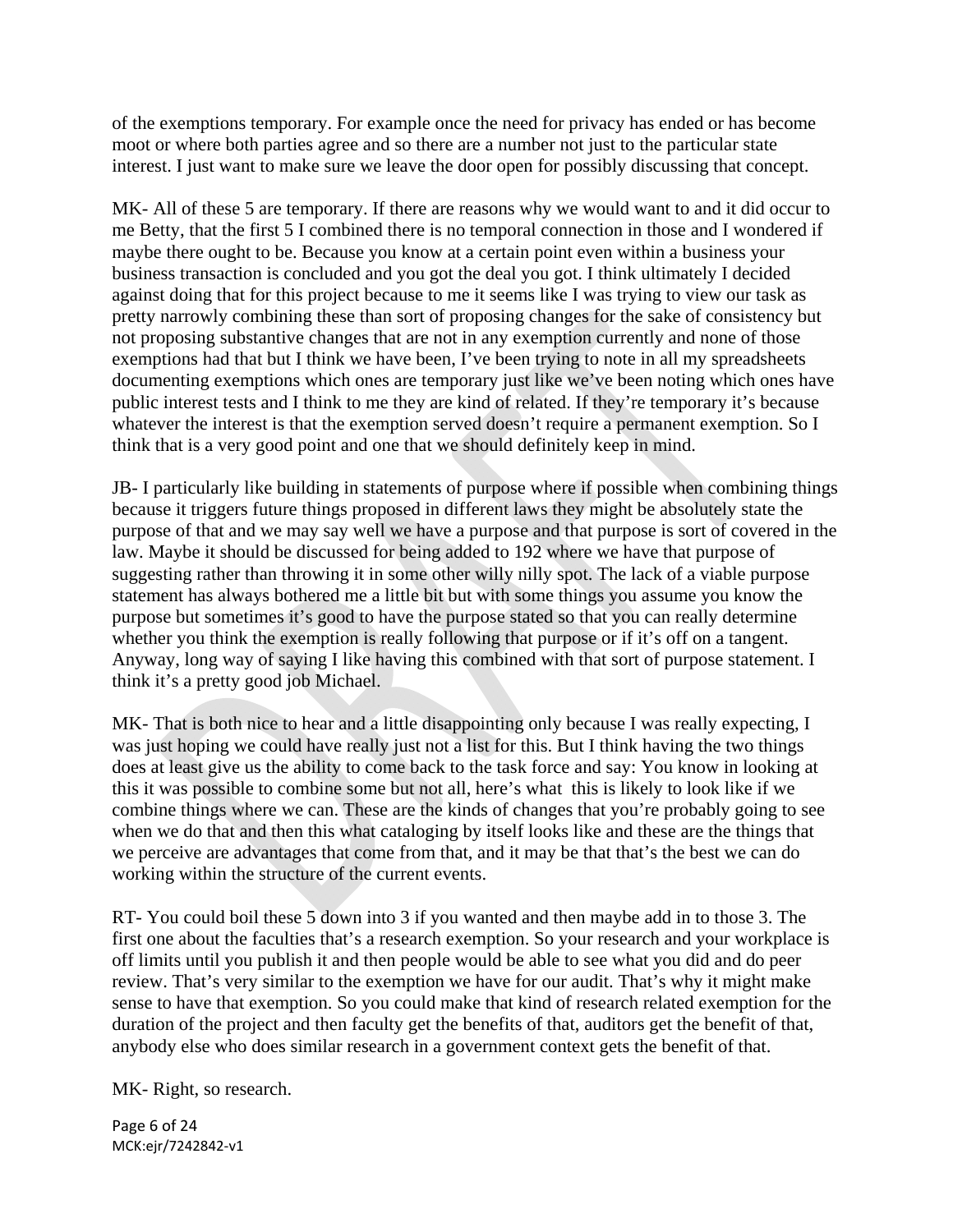RT- Right, and then I think if I'm not mistaken the PER, number 3 the PERS and the accident insurance fund and the number 5, the investment counsel stuff. That all has to do with investment decisions made by public bodies. So that stuff is off limits for the duration of the transaction, if you don't pay you don't want to know the public is about to make a big investment in something. That dilutes the market, at the same time, after the fact you want to know why the state did that, did they make a right decision or a wrong decision. So that category is kind of investment decisions, returns. For the number 2 and number 4, the real estate and the transportation projects, these are both kind of infrastructure investments by government. So they're buying property or planning major developments that they want to keep secret, both so that they can get the best deal on the property and so that nobody it discourages speculation on the route of a potential new highway or something like that. Keep that tight until they're ready to make it public. But I think if you kind of organized it in those three buckets you might find that there's other exemptions that should likewise fit into those buckets and by doing so you could be adding to the number of ones that are temporary because the need for them only lasts as long as the transaction.

MK- Interesting you should bring that up Robert, there is an exemption similar to 192 for proposed similar investments. The fifth one here, the records submitted to the state treasurer for proposed publicly traded investments, there is a similar one for privately placed investments. It's both similar and different in that it's not temporary, that's the main difference. I think the purpose of it is slightly different too which is actually why it doesn't show up on this list. These private investors or as I understand it would not allow the state to participate in that sort of venture if the state could not keep that information confidential forever. Which raises kind of an interesting question for me about the cataloging approach which maybe previews a little bit or gets us into the other discussion I thought we would have today, which is; what do we do about these very similar looking exemptions that never the less are actually serving very different purposes even though they're closely related. Because I hope that if I've done my categorizing right there actually aren't other exemptions that I would think should be in this one but there are definitely other exemptions that look similar and that you could make kind of good argument for combining them.

SW- I'm thinking that there are in the local governments here other investment so for our selfinsured pool weather that would meet our needs. That we're making kind of the same investment decisions that ORB would and I'm not sure if they're exempted or even sure how PEBB does their investments, or if they do.

MK- No, I think they do it through the *inaudible* 

SW- Ok, and I know Portland has their own police retirement and disability fund. I just want to make sure that we're not throwing them out.

MK- Right.

SW- I don't think that there is intent to I just want to make sure that they're covered in the language.

Page 7 of 24 MCK:ejr/7242842‐v1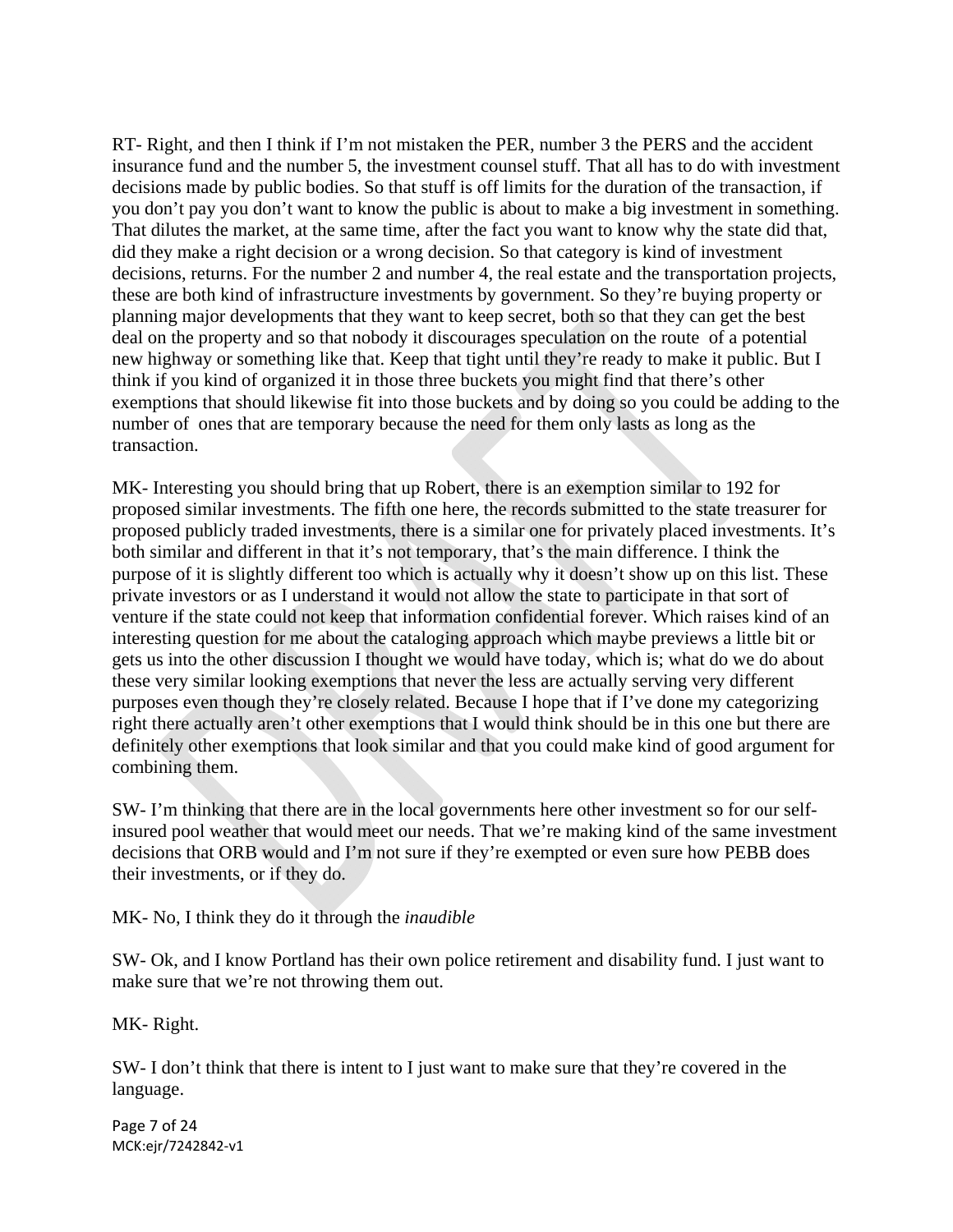MK- And to the extent that they have existing exemptions I have never sworn that this list of 550 is complete but defiantly we want to make sure we get as many in as possible. Robert I thought you made a pretty compelling case for ways in which these can't be perfectly combined but refined a little bit more than they are in the state that you guys see them in front of you. Does anyone see a downside to addressing that?

JB- Are you suggesting that be combined in ways that would solve elimination of the specific agencies and just be a more general statement of the type of thing that would be exempt for perhaps other agencies as well?

RT- I guess I think that's one way to do it, another way to do it is make it into sub categories of… The big category is for the state to maintain its competitive advantage these records are temporarily exempt including research records, including but not limited to faculty or auditors or these other things and I think you could list it out specifically there. Investments, including but not limited to PERS, SAIF, Oregon investment. The other thing that bothers me a little bit in the public records context is you do see where ok the Oregon investment council has a very specific exemption for itself but similarly situated the public bodies who are also making investments don't have that. So the Oregon investment council had a good lobbyist, they were able to get that for themselves but other folks that are just as deserving because they ought to have the same competitive advantage don't get it. So I can see the benefit for this being a little more general about this is why we think it's important for these records to be exempt temporarily, because people doing research or audits ought to have their stuff off limits until their paper is published. People making investment decision ought to have that off limits until after the decision is made. People buying or selling property or transportation projects or big infrastructure projects ought to have that off limits until the time comes to make it published. If you spell out those categories it does two things. First, it really informs the public that oh that's why, that makes sense to me why they're off limits temporarily. The second thing it does is I think it clues in every other public body who says hey, that's me, yeah I need that same thing too. To either go get themselves a specific exemption, go get me added to that list because I have that same problem or...

JB- The big thing would be just leave it open ended so they could claim that. Status for which I hope that, that at least the public interest has. Something like that to be wide opened but I kind of agree with you kind of good for the goose good for the gander type. These other people do the exact same thing but aren't going to be able to lobby through a special exemption, I may have to deny saying that.

MK- *laughs* I'm pretty sure we have you recorded saying that.

RT- I think that Jeb that there is a benefit to simplifying it in that way. So you don't have to know does this exemption investment only apply to PERS and OIC or does it apply to any public body doing investments. I think it is simpler if it applies to everybody. Then you just need to know oh yeah there's this thing about public investment but the cost for that simplicity is everyone gets the benefit now not just these particular…

DR- I think that is pretty sensible, I don't see a down side.

Page 8 of 24 MCK:ejr/7242842‐v1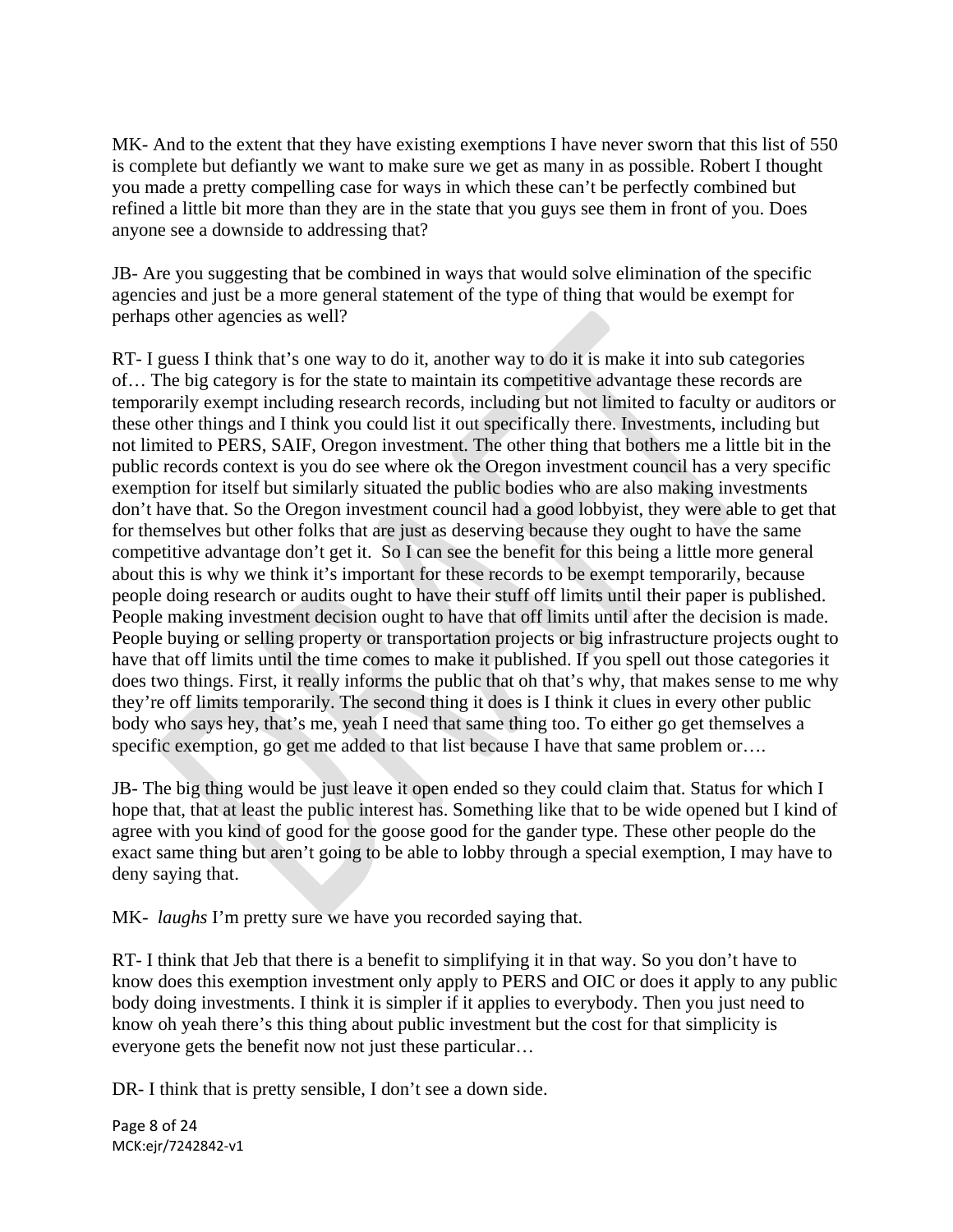BR- Michael I wanted to really ask rather than make a proposal, it seems that there's quite a variety of investigations done by professional licensing boards and state agencies and think it was Robert that mentioned that investigative records would be off limits temporarily. But I do believe there are a number of licensing boards where the investigative records unless someone can find them of violation remain permanently closed or exempt, am I correct about that?

MK- Yeah that is correct, and in some cases, well I think in most cases there is a specialty that entails the thing is discipline is not warranted that there are indeed a lot of licensing agencies that the information about the complaint is bound by allegations stays confidential forever. To me the auditing function is a different one than these, I think, although I can see the argument for a fiscal on it or even a performance audit I guess. But really what it's about is improving the business processes of the state, but to me it's not. It's business process but in a slightly different way, it's not about financial transactions which I think all these things sort of are. Even the universities I think that they're about like having a marketable university which requires having professors that are top notch at their institution. Certainly at OHSU, OSU, I mean not all of our universities in different areas have reputations of schools that are doing good research and that is in itself one of the ways they can market their program.

RT- I think it's academic freedom protection. Protecting the freedoms of those professors to go do their research and publish papers and read from *inaudible*. Similar to the professional audit that we're trying to critique in keeping that stuff off limits until we publish it and we'll show it to everybody so they can go pick it apart, but I wouldn't die on that hill if you think they're different.

MK- I think they are similar but I don't think that. I think when the audits division looks at are there adequate controls for food stamps it's not because we want to better sell the food stamps program, that's not the way. It's that, I mean I don't know. This is a fairly abstract discussion but your question actually makes me wonder maybe if we have a whole bunch of exemptions that are designed to protect people's ability to earn a lively hood those are in a completely different category and maybe that's what this is really about. If it's about academic freedom maybe this is an exemption we should put together with other exemptions that protect individual's ability to earn a lively hood.

RT- I don't know anything about that. They're not my members and it's not something I've pondered about since college but academic freedom on the audits sees the other thing you're trying not to do is even if it doesn't cover financial control, you don't want to publish that until the public bodies have a chance to correct it. You know it comes out and client's director used their birthday inverse as the passwords it's not helpful so I'm not sure there's a financial security avoidance risk issue with that as well. I'm not sure how that would be combined.

JB- There's so many different situations you can have like the real estate and sometimes you run into a lot of working papers stuff, sort of draft agreements with people that are public records now because they're drafts, draft is another public document. When you think about really generally exempting lots of things you could have a government negotiating with somebody about whether it's going to be a million or a million and three but the secrecy of it hides it from

Page 9 of 24 MCK:ejr/7242842‐v1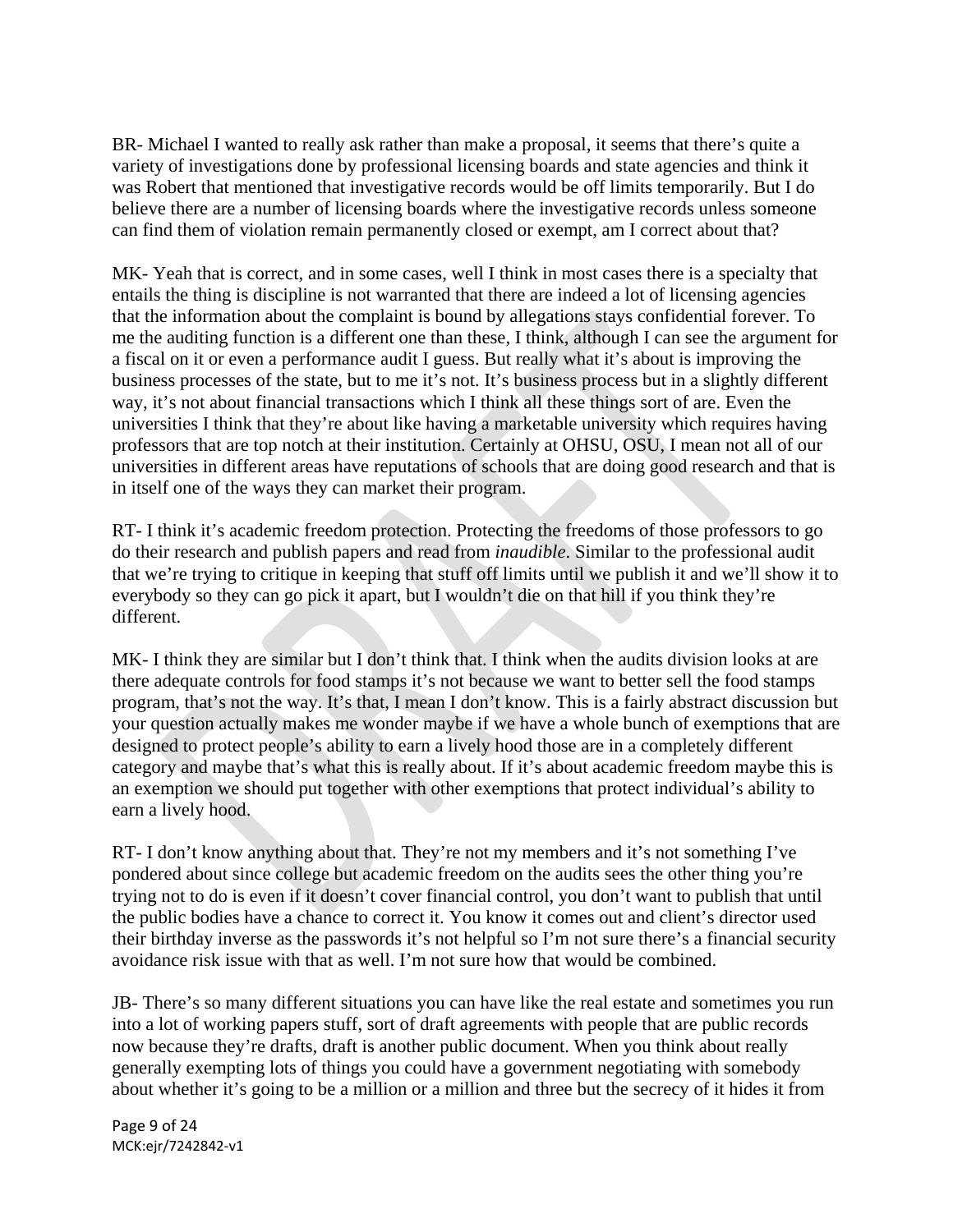someone else that would be a million seven. If they only knew that the government was even thinking about selling it. You have other situations where the government even having a discussion about something could go against it because somebody else swoops in a grabs it and then its costs you more money right away or something like that. So you just have to be careful about having total exemptions that cover lots of situations that could be in the public interest or not. Maybe just having a public interest allowance is something that lets people fight through that, that think it's important.

RT- I think the other thing kind of getting back to Jeb's question about is it better to be specific or broad. I think you could almost say if it's a temporary exemption it's ok if it's broader and more generally applicable to everybody because it doesn't last forever. It's only there for a little bit of time and it's there for a good reason. Now if it's going to last forever and it's off limits forever you better be pretty specific and you better know what you're trying to get at. That makes some sense to me if you're just thinking about how the statutes should be designed. The one that's really interesting to me Michael where you brought up if the state's going to make investments with private funds then that stuff is all off limits forever and that is surprising to hear but if that's also you realize that, that was a policy decision driven more by investment returns. That's not a public records decision, that was somebody came in I'm sure and said the state is leaving a bunch of money on the table you could be making so much more money if only we could have access to these investments but we can't do it. We need to make those investments, give us that authority and we're going to have to make it to. But that's not a public records decision that's a big policy decision and you can see where that decision made sense. You could also see where people are saying why are you making those private investments, and that's a little scary.

MK- To be perfectly clear just for everyone who is listening, we get to know where the money is invested, where it's invested and what the return is. The sort of information that goes into making the investment and they do the decision making and negotiating processes that remain. Like we don't get the information that you would expect in a publicly traded investment that will allow us to make that judgment call in the end, is this really a good investment with the public's funds base that on the return of the investment basically.

SW- We elect somebody who is a democratic election in charge of using their judgment but nobody can really check if you're not that elected official.

MK- Well I mean I guess if the ORI is terrible you can judge based on that and if it's great you can too based on that. I think from this conversation I am inclined to maybe present it to the task force in both ways. The second proposed exemption which is; leave it like it is but also take a run a writing it more broadly with these categories I think that we really were able to identify for us.

JB- Surely you'd be willing to put those in writing. Draft agreements with public records now..

*Inaudible banter*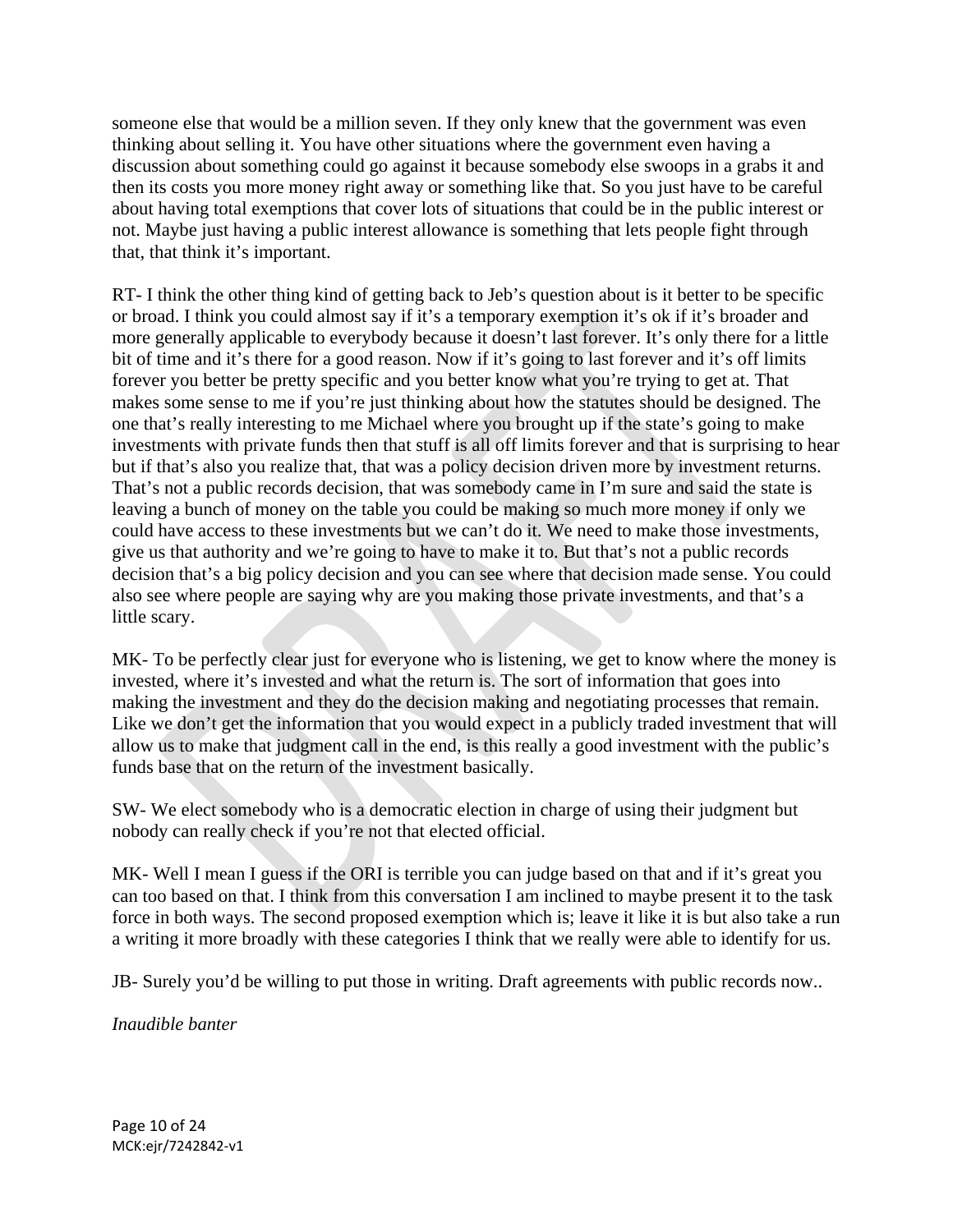MK- So I think that and I don't want to hold anybody to endorsing specific changes that this entails. You know nobody is here on record saying PERS or the treasury shouldn't have these exemptions or anything like that but just as a model of what it looks like, ok?

JB- A form of consolidation, we're talking about what we would have to do to start cutting into this out of control law.

MK- Ok, So I am going to work up a third proposed exemption and the second one I'm going to change the intro language a little bit otherwise leave it alone, but then I'm going to take a crack. I think you're right. I think you identified the categories it fits to for these temporary exemptions. So thank you everyone I think that leads to the next part of our agenda which is just dealing with the awful cataloging process of just trying to impose some form of order on the remaining 400 or so exemptions. I'm hoping you all had a chance to look at some of what I did. I wanted to talk a little bit about what I did with respect to the exemptions that were initially anyway categorized as protecting private economic affairs. I found myself grouping those differently than anything else. I found myself grouping them by industry because to me that seemed like the easiest way for people to find information. Rather than trying to come up with commonalities of legal concepts in this context. It seemed like it would be easier if you were looking through a catalog of these well this is an agricultural issue so I'm going to look at exemptions related to agricultural industries. There are some upsides and downsides to that. The upside to one I've already identified is it makes a lot of sense from a user prospective but on the downside is it may make it a little bit harder to do the sort of substantive downsizing which is the sort of streamlining process where you scatter exemptions that are thematically similar but apply to different industries across different parts of the catalog. So I guess sort of the big picture thematic discussion I'm interested in is: from a cataloging perspective the value of user experience vs. the value of legislative and legal policy consistency.

RT- Are the exemptions unique enough within an industry or are you going to find enough the same types of exemptions across different industries so that you really could categorize it by category of exemption?

MK- I would say, it's funny, I would say one of the things that categorizing by industry allowed me to do is identify which industries really are treated differently under the public records law than other industries. There a few of these exemptions that applies across all industries. Most of them are specific industries; there are I think some cases where one industry and a second industry have a similar exemption but that doesn't mean that it applies to every industry it just means that those two happen to have a similar exemption for information that's related to that industry.

JB- If there is value in being able to look at them by industry then you could combine those things that you just described so at least there would be consistency. If an exemption applies in two or three different industries it very likely has very different language in each of those at least when they're approved. At least make them consistent as when they showed up on one industry or another.

MK- So make them consistent but not put them together. I mean I think that's...

Page 11 of 24 MCK:ejr/7242842‐v1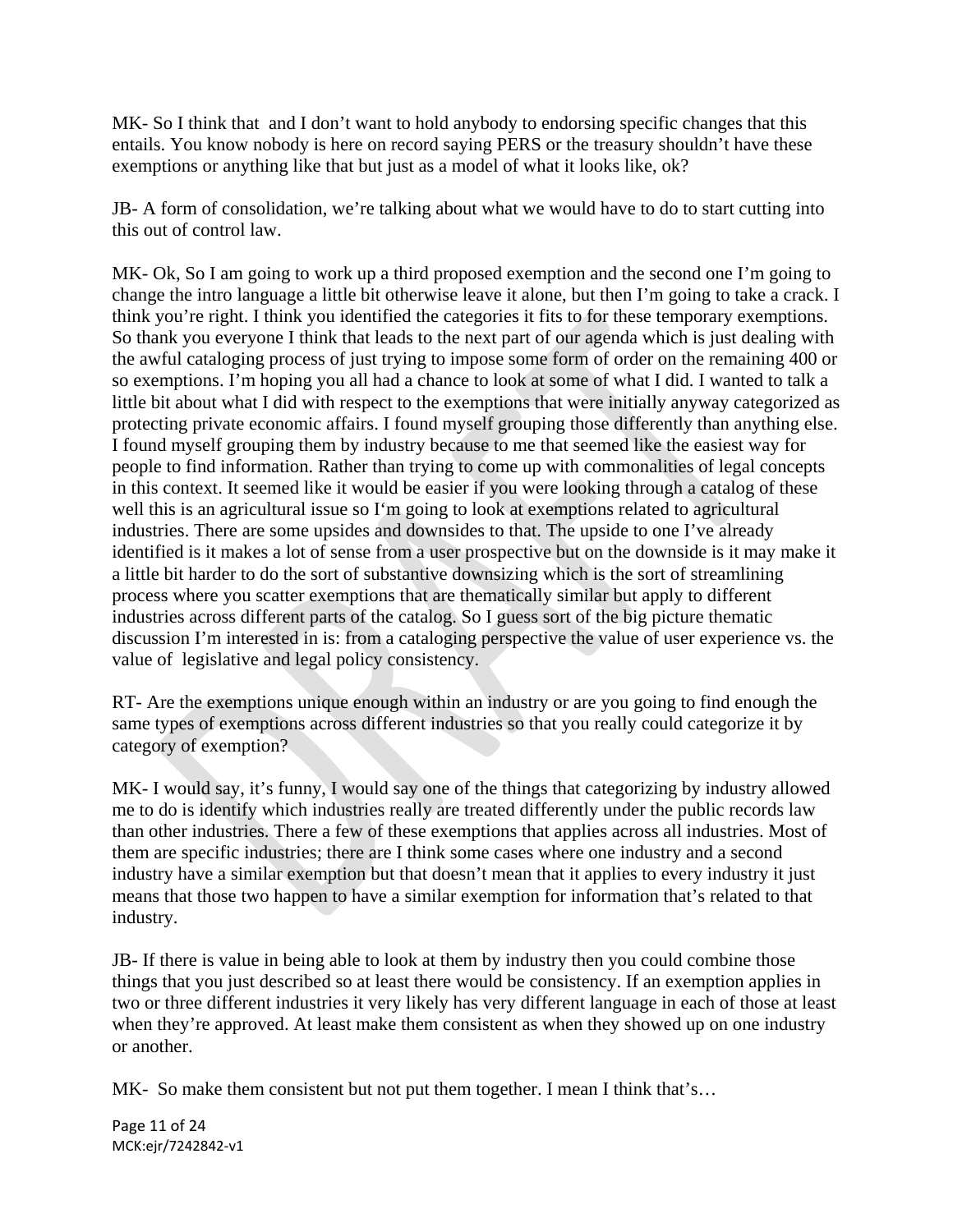JB- If it's important to do that to retain the value of looking at them by industry. Which may be just a research value vs. end result. How it appears in ORS.

MK- That's kind of what I'm hoping you guys will weigh in on. As I was trying to organize them more sort of thematically it just seemed like a complete mess to me honestly. That's how I started out this process; I started by trying to figure out ok what are commonalities of the records and how do I group things based on the commonalities of the records regardless of the industry. When I looked at what I had and I didn't get through them all the way by any means you I probably had done 20 or 30 of these things and I was just looking at them. Well if I was trying to figure out and requesting records from the Dept. of Agriculture what's exempt, this is not really a helpful document. You have to look here and here and here whereas if I just put them altogether. What are the sort of relative values of user experience vs. I don't know. That's exactly the sort of question I'm interested in.

RT- It seems like there is a pretty high value in it both from the requestor's perspective and from the administrator's perspective.

SW- Of having it by industry?

RT- Yeah of having it by industry so the person at the department of agriculture in charge of responding to the public records request. All of my exemptions are right here and I can go look at it without having to go hunting around and I can just tell the requestor, look right here.

SW- Agriculture.

RT – Agriculture is what I'm basing my decision on. It seems like it would be good for everybody involved.

MK- Correct, where it is less simple is where you then try to apply consistency as a legal matter across the spectrum.

RT- I could be wrong about this but it seems like to me that the legislature might make different policy decisions about what's off limits or ok to disclose based on the industry. The different industries raise different interests, different judgements might be made.

MK- Or even bringing back, I think that's possible but I think also just bringing back Jeb's question, maybe the answer is that the second interest in identifying the consistency of the law, maybe that's more of an interest that matters to us as we work on it as opposed to the interest of what the final product needs to reflect. Maybe the final product can reflect like utility to the user and in the meantime if we wanted to look at its consistency we can sort of do that behind the scenes and that it doesn't. I mean the final product could be arranged differently but in the meantime. I mean that suggests more work for me or for Noah, who is not here because he is off working on some of the other stuff that came out of our task force meeting last time, bless him.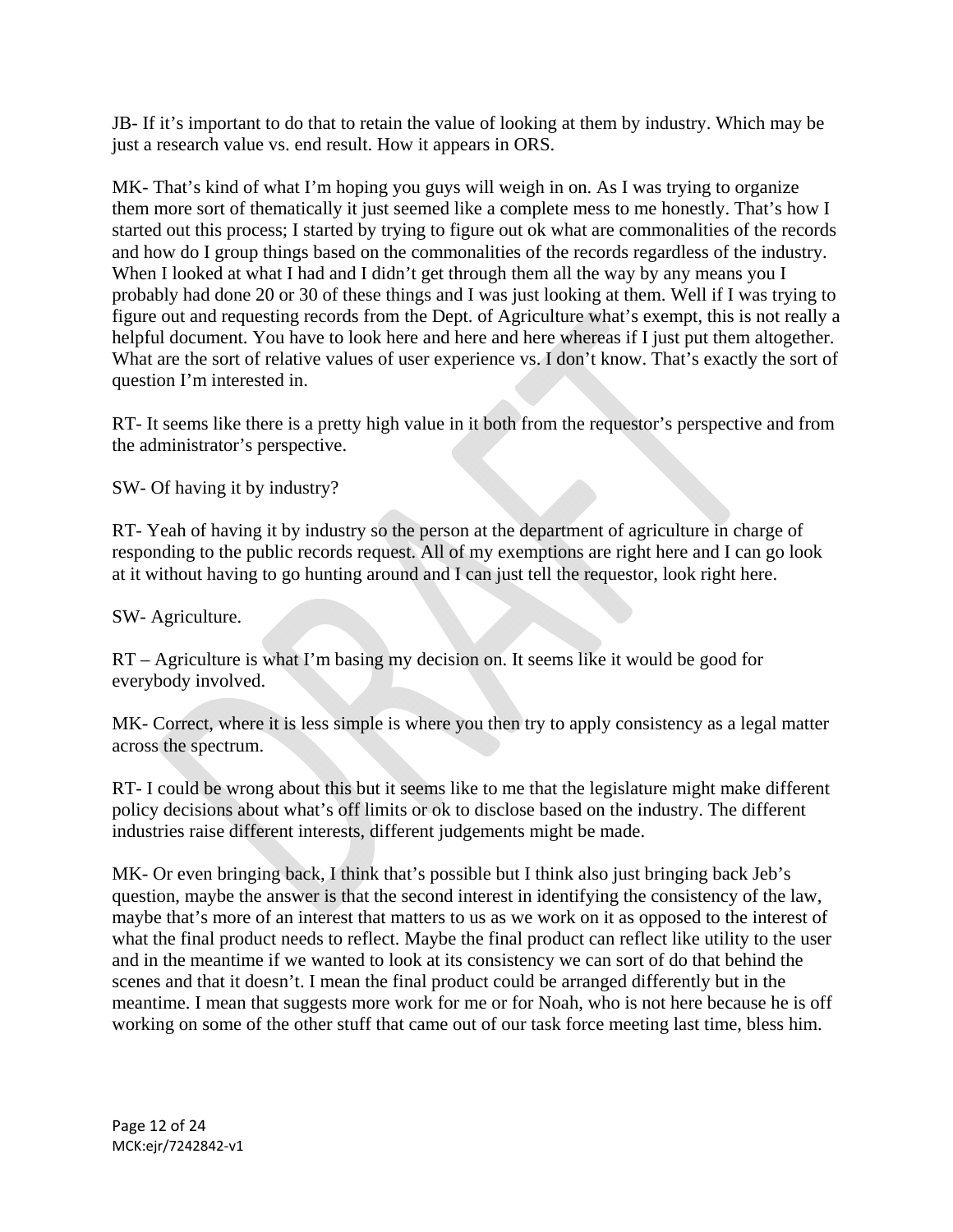DR- I'm having a hard time, there is something intriguing in the way Jeb talks about it but I'm having a hard time even staring at the spreadsheet envisioning how that might get resorted to accomplish that purpose.

MK- Well I think at the end maybe it doesn't but if we want to apply consistency I think it would be helpful for us to do a second sorting for sort of use in this process to identify where we might make things more consistent across industries. I guess maybe..

DR- I agree with that, yeah. As much as that creates more work it does seem valuable.

MK- And maybe that will depend a little bit on the larger task force's reaction to our example of a streamlined exemption and whether that is something that the task force is going to continue to pursue in the immediate future. My anticipation is that they're going to like what we've done, I like it, but that will mean more work for all of us. *Laughs* 

BR- Michael, I have comment and I'm sure how it might fit in with this discussion. I like the way that you grouped professional licensing boards. I think part of the rationale is that the effect an investigation could have on that person financially. The flip side of that is that I think there is a patient safety element in a lot of what professional licensing boards do and I'm wondering if some of those might better fit in the administrative safety category or perhaps in both. I don't know if that makes any sense but where there is an element of patient privacy or safety involved.

MK- So Betty that's another great example of kind of the difficulty of the thematic sorting. I can tell you what I did and sort of defend the choices I made but I can't tell you they're the only choices that could be made or that necessarily it's the most helpful or most useable end product. Basically I put things in the person privacy category if it was clear to me to the extent of information in a licensing board investigation that is permanently exempt, that it was an exemption that was tailored to protect privacy interest of the person who was complaining essentially, or the patient in the scenario. If it was broader than that and actually would have the effect of hiding the fact that there was a complaint and what the specifics of that complaint were without even worrying about, like going beyond just protecting the identity of the patient but actually the nature of the complaint itself was off limits. Those are the ones that I put in the economic affairs category. To me the difference between those two things is significant. If it's your goal to protect the patient privacy then you can craft an exemption that can narrowly do that and if your exemption does more than that and makes it possible for people to know how many of what sorts of complaints are there against a particular professional it seems to me that the interest being protected then was the professional's interest in their livelihood.

JB- So those broader ones also include the more specific personal privacy elements in some cases. Which you just can't separate them and put them in two places but that's why I was wondering when I said that part I didn't know exactly how you're thinking about those. That makes sense.

MK- Yeah, it raises though the same question we were just talking about right. Which is on the one hand from a user perspective it would be nice to say well I want information about a

Page 13 of 24 MCK:ejr/7242842‐v1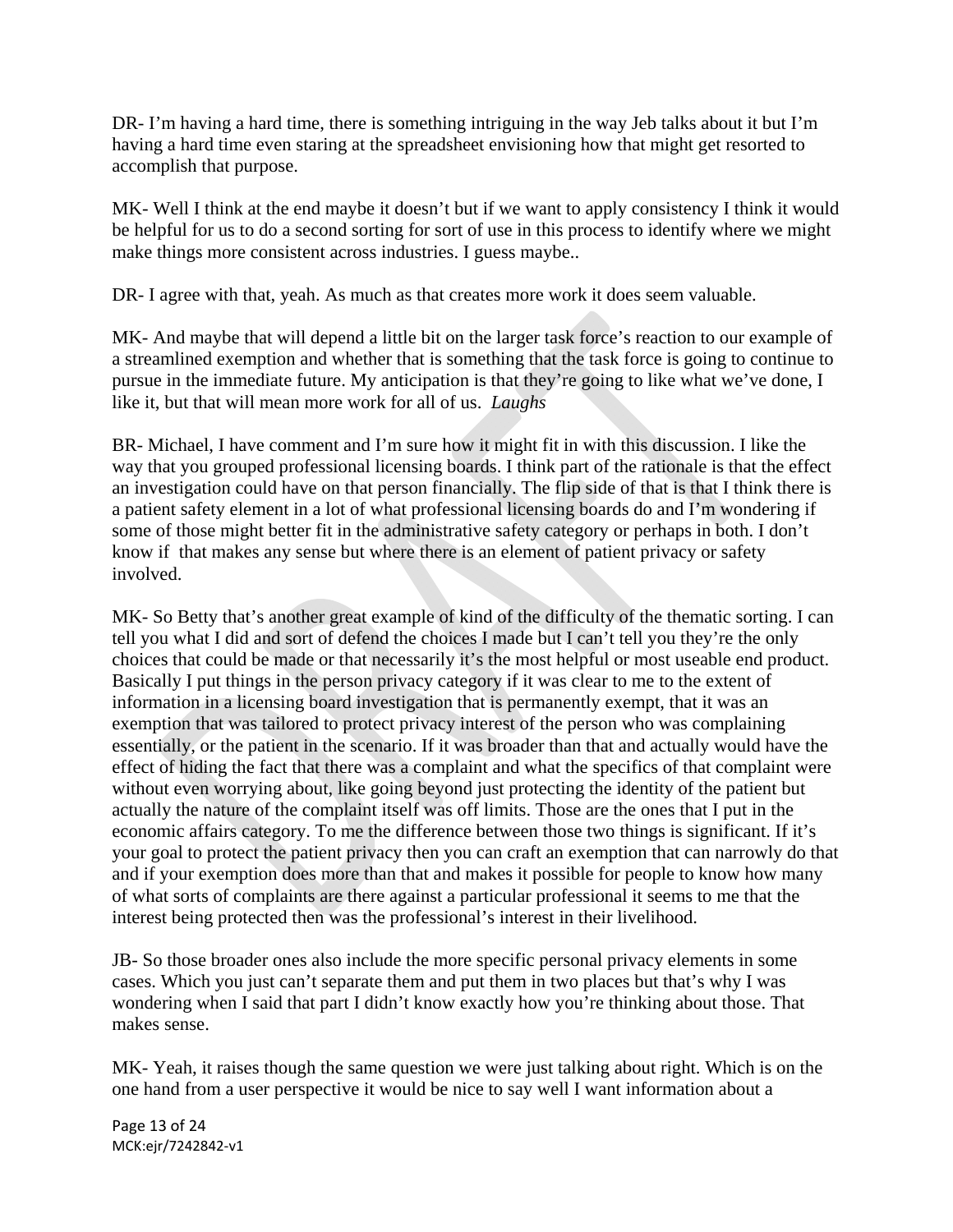complaint against a licensed professional and the investigation of that complaint and just having a list of what those are would be helpful theoretically. Maybe it's not as helpful to have some of those exemptions classed as administrative exemptions because they're temporary and they protect the public body investigatory process. Some of them categorize as personal because there are permanent elements of those exemptions to protect privacy and then others categorized as economic exemptions for the reasons that I've just given and now you've got very similar exemptions in a three different places and I'm not sure that, that is the most useful end product. So I'm very curious what you guys think.

JB- I kind of like the user value of grouping them by industry. I guess that in a perfect world you'd say: here's a bunch of exemptions by industry but the following eight things apply to all of them, we found. Rather than repeating them in different language up and down, I don't know whether we would find that certain personal privacy types of things would be extracted out of that general economic affairs area. That might be a prelude to that portion of law. Maybe, maybe not, maybe they're all going to be different enough that they have to be stated individually. From our perspective we are usually working on a cross section of things with an industry or an agency that falls in this certain area.

MK- Jeb let me see, I'm not entirely sure I'm envisioning what you're describing, but I think maybe I am. Are you suggesting that we group all of the investigatory exemptions together but sort of in that grouping we specify that although these look the same these are temporary, these are temporary as to everything except for some stuff and these are basically permanent.

JB- Well I was thinking more like the format that you did by industry. I kind of liked, I didn't spend enough time on those to really know whether this is realistic. That within those you had 6 – 8 or 10 that were health, how many different sub-categories of economic affairs were there, 18?

MK- 18, but I think the problem with that and the problem we're talking about is that, we have now an administration spreadsheet which was just the admin exemptions. We have the economic affairs spreadsheet which is just the economic affairs and we have the personal privacy and in each of those spreadsheets there are exemptions that relate to these kinds of investigations. So just leaving them here doesn't address the fact that there are some over there too. So that's kind of like, are we better off putting things together that look alike or are we better off retaining this sort of intellectual rigor and although intellectual rigor is maybe more useful in this process I guess I'm starting to doubt whether it's the most useful user product.

SW- I think there is another challenge on some of those because there is another statute that requires public bodies or actually any custodian with some of that data to have plans to protect it and dispose it. I think it's in 661, if we, any to change to that where it becomes inconsistent with our obligations to protect that privacy, and I think we get into the with a general statement. We may be in jeopardy and I'm not sure I'm articulating this well but I just remember back to '09 or the '07 session where we went through this identify the set-log and stuff, set of bills and just making sure that the local government's responsibility to protect privacy. That's where I see the potential for some conflict

Page 14 of 24 MCK:ejr/7242842‐v1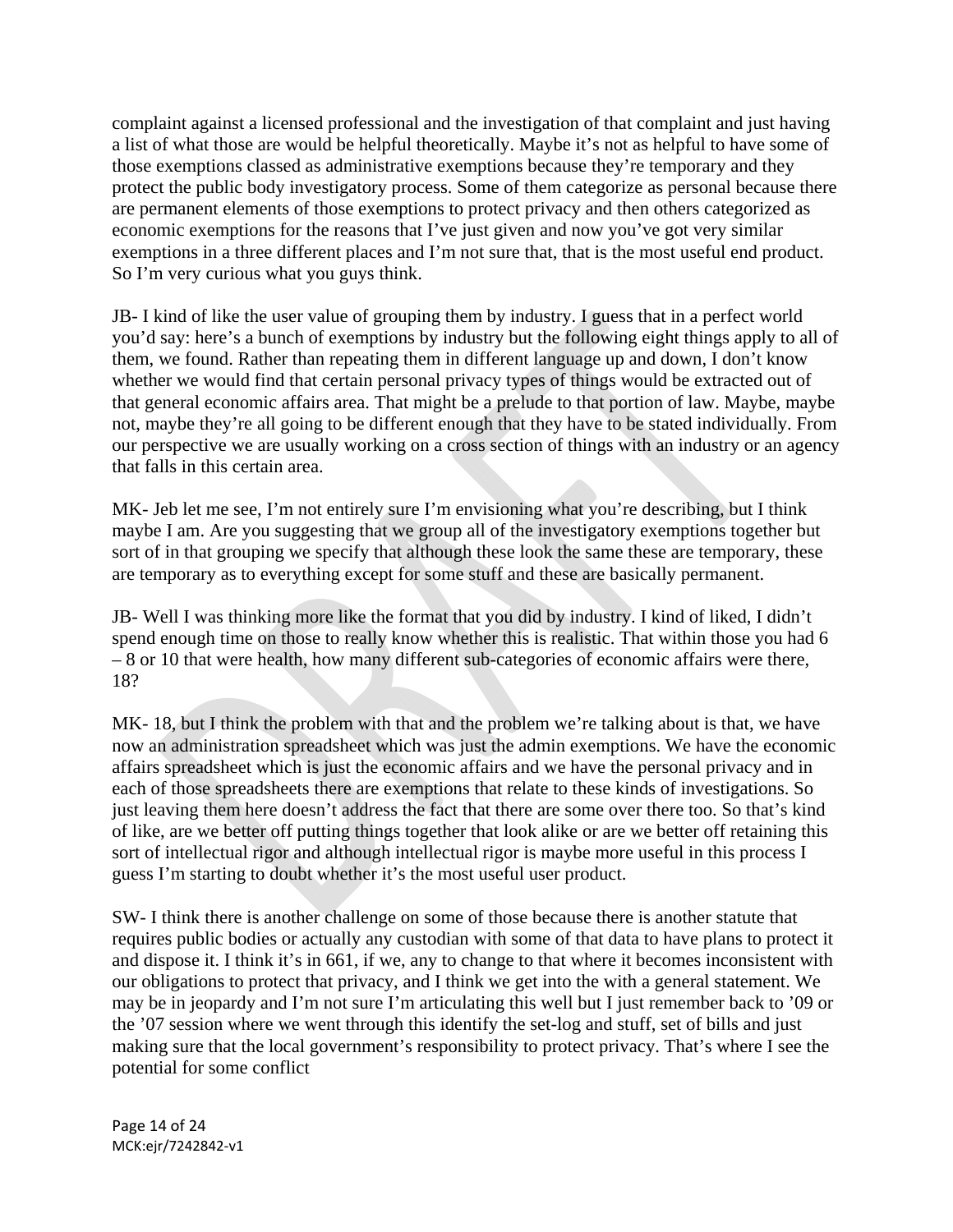#### MK- I think the ID theft act is 46.

#### SW- Yeah could be.

BR- We've been talking about user value and user product and I'm not sure how that differs from public interest. I do agree with Jeb, the public interest test is pretty inconsistent. For example, physical therapists and chiropractors have a public interest test but not other professions and so I think there's that issue. The public interest test whether we should be looking at making it more consistent and then I wonder if there is the potential for making more of the exemptions temporary. For example, once the need for privacy has ended, the matter is resolved or it becomes moot or where both parties agree. I'm wondering if that might address either the public interest or user value objective.

MK- Only with respect to the licensing agency investigate complaint agency records I would say ……Not only did SOS Keasling in 1991 take a run at that and fail, Les Zaitz who's not here in our sub group but is part of the task force because he was on Keasling's task force back in the day too. I think maybe the Oregon Health Licensing agency maybe two years ago again tried to get a uniform rule of confidentiality for these investigations took that to the legislature and basically there was a revolt. Like everybody in that area sort of likes their own special rules as they have ceded over time unsurprisingly I guess. So putting away that sort of political reality, abstractly it sort of does seem to me like it would be fairly easy to articulate and offer a defense for one rule in these circumstances and I think that rule from my perspective would look something like you give the agency a period of confidentiality in order to conduct its investigations, at the end of the investigation you protect to the extent you have to be kind of appropriate in the circumstance you protect the privacy of the person who's not, people who are not the licensed professional are implicated in that and then you allow the public to know generally we found this complaint was not founded against this particular dentist, dental hygienist or whatever it is right and we found that almost the 14 other identical complaints on that dental hygienist were not founded. You don't get to know anything about the patients but you get to know what the nature of the complaint is and see how many there are and know what we determined. To me that's frankly personally the rule that I see applying to everybody. The bar currently, I think there's only one of member of the bar here and that's Robert but, if you make a complaint against a lawyer even the bar doesn't have that initial confidentiality. That's a process that unfolds in complete public and I'm ok with that too. I mean I don't get the idea that lawyers are struggling to make a living by practice when complaints about them are made public in the process but it does seem to me that there is an administrative value in being able to conduct an investigation without having it being conducted simultaneously in the newspaper. I don't know, just my two cents but again I think the policy makes that really complicated.

BR- Having made my comment, we were talking about doing it incrementally so this might be a hurdle we don't want to impose on ourselves.

MK- Well Maybe, oh go head Rob, Dave.

DR- It seems like, it would seem like at minimum though like if we were to do nothing else everything you just laid out Michael like if we ended up with something that at least created

Page 15 of 24 MCK:ejr/7242842‐v1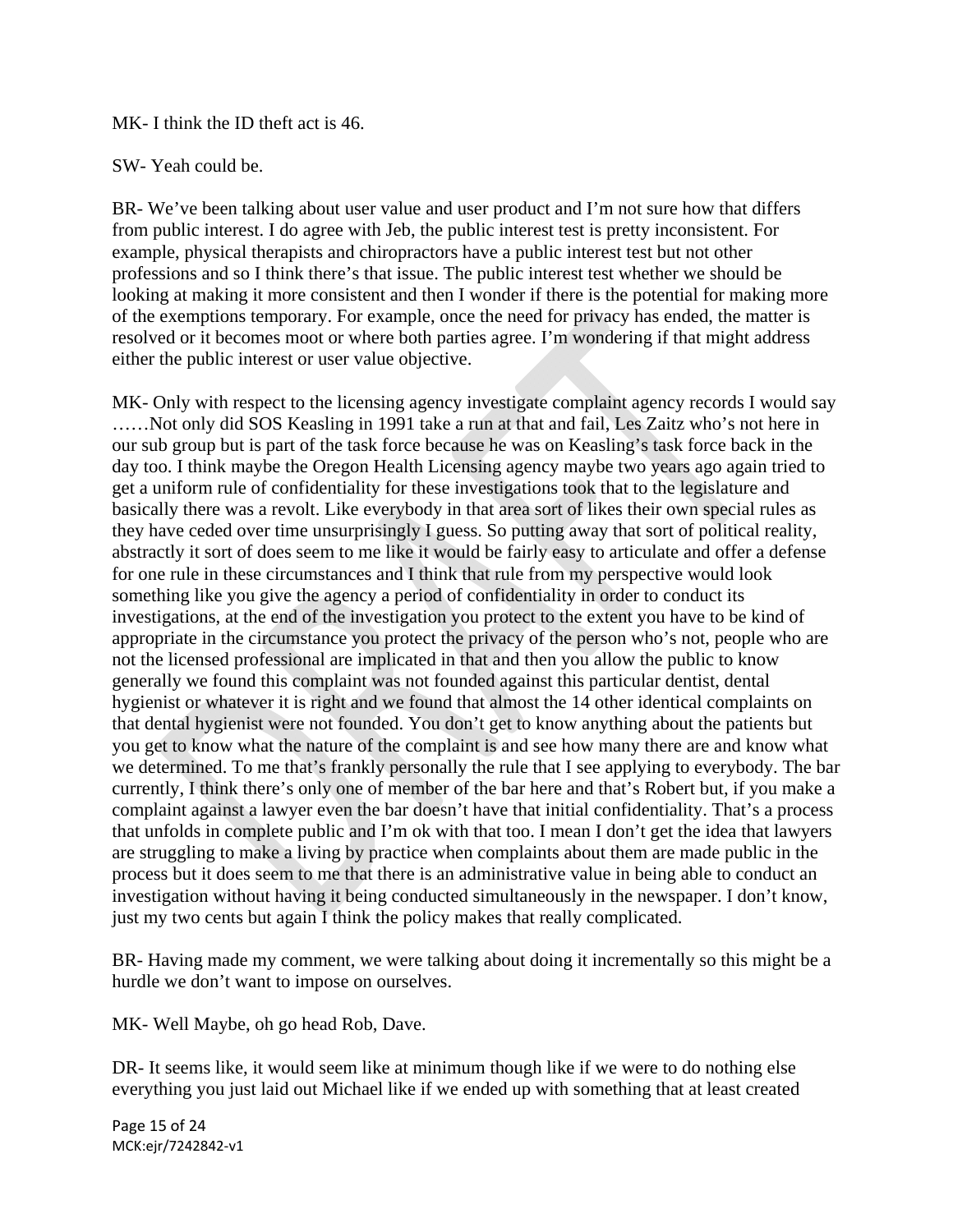absolute clarity about the inconsistency we'd feel good about our work. Then that way if we didn't do anything else, I'm not saying that we couldn't do something else but if we did nothing else then you know if 5 years when there's another work group on this thing we save people a lot of time in just sort of figuring out what the problem may be that they wouldn't have to spend that time attacking. So we should just figure out a way to make that piece really really clear.

MK- Honestly I think that we in large part can pull senate bill 501 from 1991 and kind of look for this particular example anyway and kind of look to that or I can't remember the bill number for the last round of ORS but it did impose some sort of consistency on this but I know it was just a couple of sessions ago.

SW- I don't have the list in front of me but when someone filed a complaint against a city employee we're governed by CDA as to when we can, that's usually how we handle it when it comes to collective bargaining agreements. Do you envision the superseding change making it?

MK- That's interesting because..

SW- I'm not going to get in the way of it but I represent management, somebody else might and probably would.

MK- Right. So the interesting thing about that is to have that provision in your contract and have it effective it would need to be consistent with some kind of exemption under the public records law because you can't create them contractually. So I guess the question is, is this relying on an exemption that would be affected by what we're talking about and I don't think so at least not the extent we're just having a conversation about licensed professionals although I suppose. Well no because there are complaints about licensed professionals to their regulating boards so it wouldn't really effect.

SW- Ok I'm sorry then it wouldn't be an internal issue it would be an officer with a complaint to DTST

MK- For example, exactly.

JB- So do these exemptions mostly protect the person or the process or.. In reality how can the media (I can't argue on behalf of all media and claim 100% integrity) the reality is we don't report these things if there's not some other thing going on related to this person. We don't report the complaints against the bar or anything else until, unless that attorney is involved in some kind of a public uproar and then it comes into play we generally wait until after, if we even report it then.

SW- You do when it comes to OGC complaints, the complaints get reported.

MK- *Asks phone conferencing members to mute themselves in effort to minimize background noise.* 

*Inaudible* 

Page 16 of 24 MCK:ejr/7242842‐v1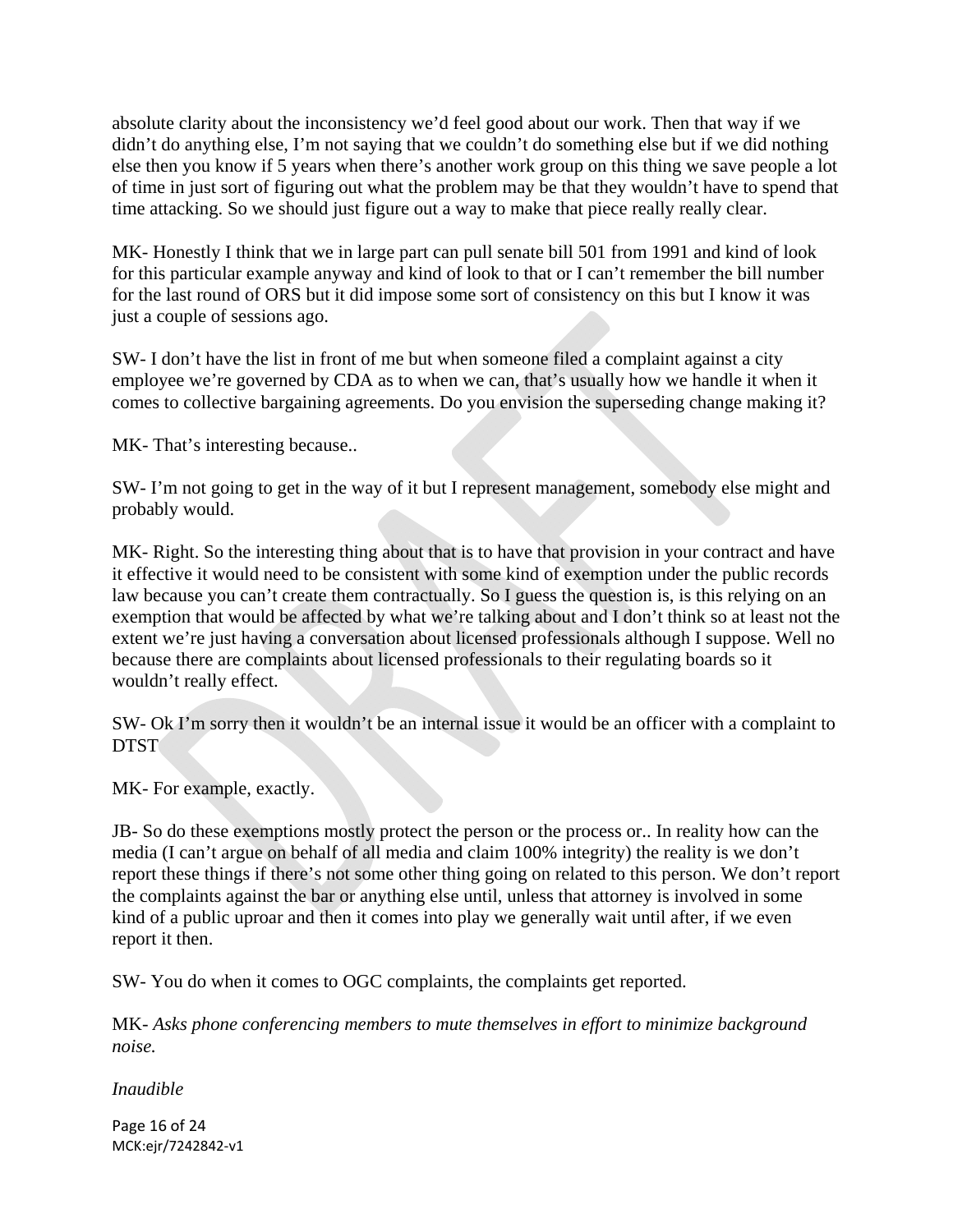MK- So I think there is a couple issues, one that I think is a media issue but I think often it's a consumer protection issue. Lee Vanderhoo who some of you may know and some of you may not know who she is, was telling me about an awful story. So this is second hearsay but I'm completely sure what Lee told me was true about a woman that she met in the course of her reporting that was considering getting lasik, laser eye surgery. Was considering a specific eye doctor, asked the regulatory board about complaints and discipline involving the doctor, was told there was no discipline involving the doctor, went, was blinded by the doctor and it turned out, yeah there was no discipline but there were a boat load of complaints. That she was not able to get information about because the discipline hadn't been imposed so it didn't invoke the part of the statute that provides public disclosure. So I think honestly this issue to me is considered a safety issue.

JB- Isn't a bar complaint protected until it's decided to move forward? I mean isn't there a small gap where they actually..

MK-Nope you can get complaints on lawyers as soon as their filed if you know to ask for them.

DR- I think regarding the case for this to a consumer protection issue I think Michael you laid it out beautifully and I even hesitate to jump in except just to say you know the consumer financial protection bureau this is exactly the direction they're moving in. Where they've made a policy decision that the complaints was enormously consequential even without any other you know follow up data and so they're compiling and releasing these massive data bases with complaints on a whole set of industry and then in and of itself is modeled off the I forget whichever federal agency is regulated off the airlines and they do have really valuable information for consumers and they have an effect on the industry we generally report positive. So hey this is really just a second, you're instinct on it I think there is really a lot of examples where very high functioning public bodies are embracing that concept.

MK- Well I think that is good context and something to take back to our group. I think maybe it's a little bit off topic for our agenda so I think I want to steer us back onto the things I'd like to accomplish. I'm pretty comfortable with respect to the economic affairs exemptions, you guys are comfortable with the idea that for user purposes we it probably makes sense to group things by industry as I've done but that we may want to have a separate grouping to use to potentially identify well where can we make the exemptions that are in the different industry categories more consistent if we wanted to do that. That still leaves the personal privacy category, my feelings on the personal privacy category are mixed because on the one hand I understand why we have so many specific exemptions for personal privacy because we want to make sure that this information is not disclosed because we view it as a violation of personal privacy but on the other hand it seems to me like the one area where a really just simple generic invasion of personal privacy exemptions could probably run. Like I don't think you're going to get anyone arguing in 2016 that disclosing information about people's health in their business to a medical professional is inappropriate and a violation to their personal privacy or the identity theft protection act and the data that is prohibited to be disclosed under that act. I feel like on one hand we have this vast number of exemptions and they do different things, some of them may fit into this overall idea of privacy better than others but I don't know, to me it just felt like categorizing them almost felt artificial because yeah this one is related to your health so its privacy and this is

Page 17 of 24 MCK:ejr/7242842‐v1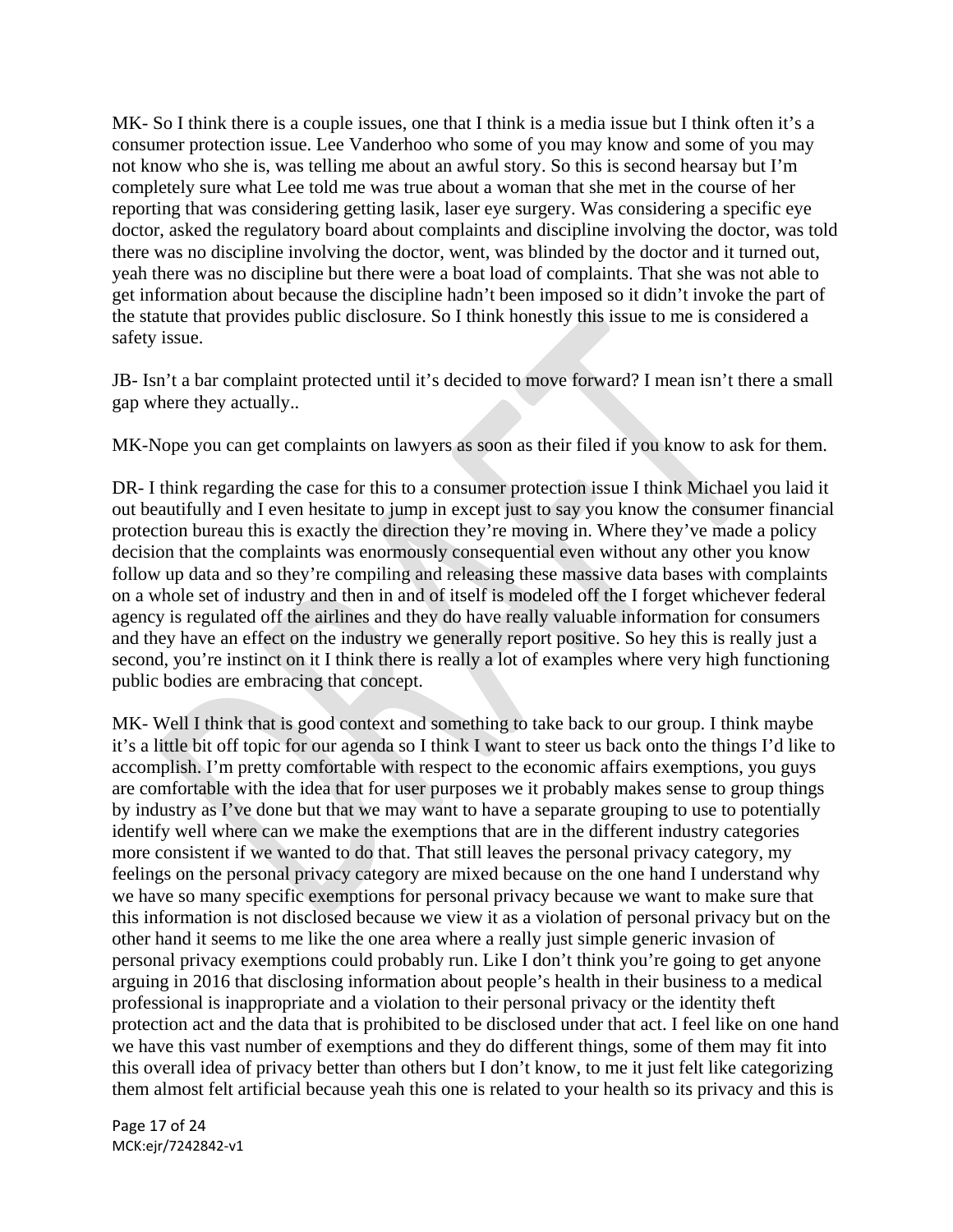related to the autopsy of your deceased parent or spouse or child or whatever and that is a separate kind of privacy interest because it's not about your health but ya know I don't know. So I'm curious as to what you guys think about that and then if we are going to keep, and I think we probably have to keep a catalog, I ended up putting a bunch of stuff into a category that I just called privacy because I didn't know where else to put it. It was stuff that seemed like ya it makes sense to me that this stuff is exempt but I'm also not really sure that it belongs in a category. I don't know, I hope you guys had a chance to through these anyways I know it's a huge spreadsheet.

RT- How many personal privacy exemptions were there on this?

MK- I don't have my numberings on this.

JB- There were 14 that were personal privacy, that's mine, I raised that question, aren't they all personal privacy? Some are personal privacy with a privacy sub category. It threw me off a little but.

MK- I agree that, I guess there are. Here are the categories I put them into: background check records. So this is when your employer is conducting a criminal background check. *Michael thanks Sandi Lopez for bringing down a replacement printout of the spreadsheet.* That information is protected uniformly there are like 8 different statutes saying that. Contact information, this one is weird because it's pretty inconsistent really, like when an address is exempt, when a phone number might be exempt. When an email address might even be exempt but its all contact information of individuals which is not generally what I think of as the purpose for the public records law. I don't think that the underlying purpose of the public records law is to make individuals contact information exempt. I think it kind of just does that as a consequence of not wanting to impose unnecessary restrictions on the disclosure of information but its become less consistent in doing that over time. I created a category for correctional information. This primarily relates to things like the pre-sentence report if you're convicted of a crime the presentence report is something that the defendant usually goes and gets their entire life history put into a report that will then be considered for purposes of possible sentence mitigation, under law is not an exemption but it could also covers an exemption that allows the correctional commission the interstate correctional commission to adopt rules exempting from disclosure.

Information about inmates that they believe would violate their privacy if disclosed. Defeated and survivor information this is what I was talking about with respect to the medical examiner. So the medical examiner gets all kinds of medical records. The typical privacy construction under U.S. constitutional law you don't have a privacy right when you're dead if that makes sense. The Supreme Court has found that your next of kin may have a privacy right that is affected by disclosure of information about you even after you're dead and I think the famous case was. Oh what was his name, the Clinton attorney who committed suicide and there was pointed freedom of information act dispute for the autopsy photos of Vince Fosholm. The Supreme Court concluded that although Fosholm had no privacy rights his children had a privacy right that justified withholding those intimate photos and we have similar exemptions in OR law disability information, I think that one is pretty united. Again, I don't feel like a lot of these are things that are going to engender debate but almost for the same reason I feel like they're all sort

Page 18 of 24 MCK:ejr/7242842‐v1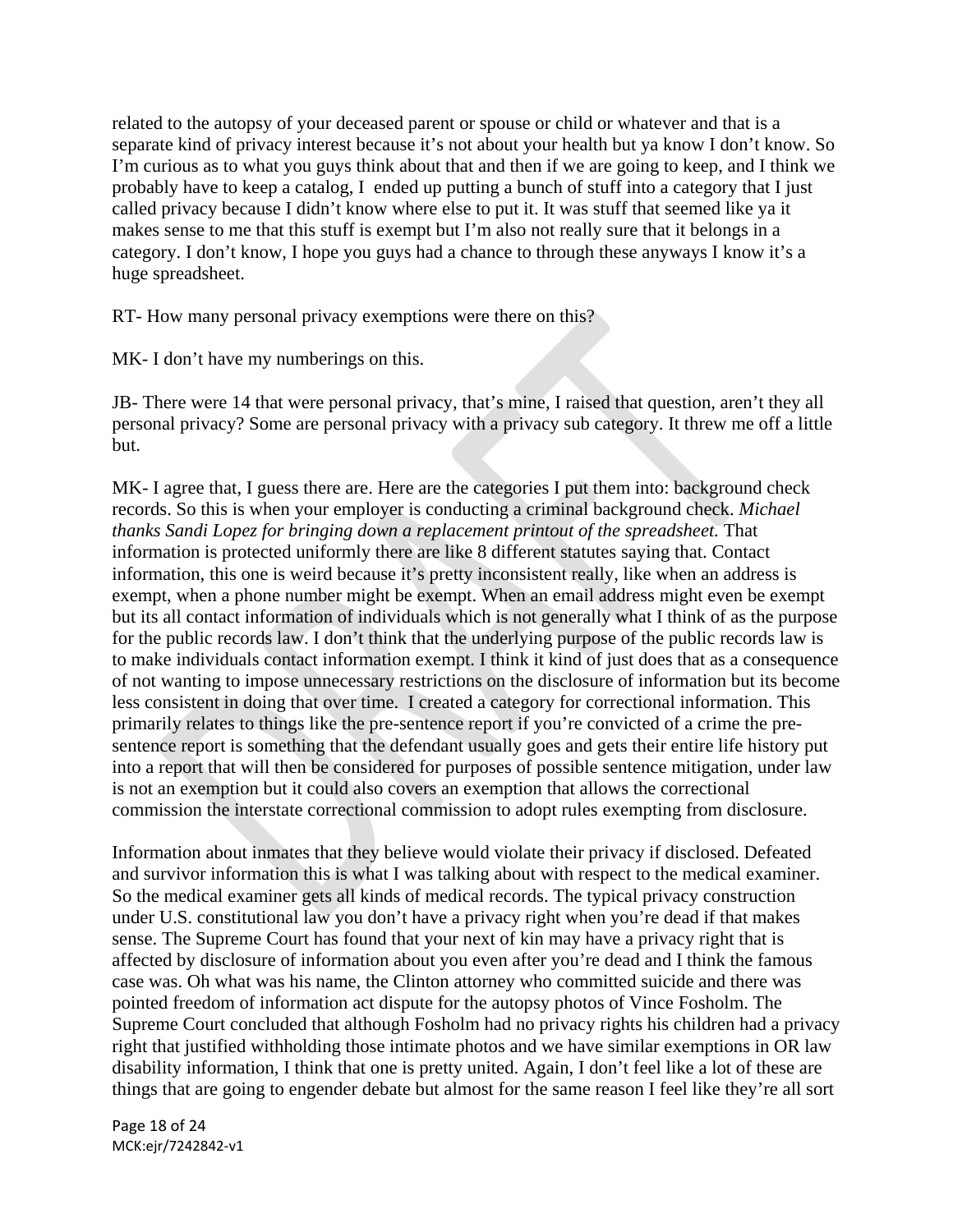of things that we could safely capture with a really generic personal privacy exemption. Education information is another example of that. Police records are a category of information that public records law recognizes as protected. Family information comprises things like custody disputes, custody proceedings and youth who need assistance. So like foster care, adoption records, all these things having to do with families and children and that's actually a big category. Personal financial information, tax returns, information about your bank account holdings ect. Again, these seem like things that we generally are going to agree about.

In society, health records I created a category for, I don't really know if that requires any further discussion. Health is another huge one, that's maybe like 8 – 10 pages of the spreadsheet. This one is kind of weird, I'm not sure if it really belongs here but interpreter information. So if you are one who requires a foreign language or sign language interpreter there's confidentiality expected in that relationship. Juvenile offender information, again the idea being that our theory with juveniles is that they deserve a second chance. We try not to put people away for life for things they do when they're young. I don't know, my sense is that people usually agree on these types of things. Mental health like counseling maybe even equally obvious with other kinds of health, and then we get to the privacy category which we were just talking about and maybe the thing to do is just talk about what these 14 exemptions actually are. So one is information you submit for the purpose of getting certified copies of birth certificate or other vital records that you're entitled to. So you have to prove your identity, so it's kind of an identity theft interest there. Master jury lists, so these are the list of people in an area that are eligible to be on a jury. I don't really know what category I would put that in. Private investigators files.

SW-Oh you could cause all kinds of mayhem if those got out.

## *Laughs*

MK- Obviously for the most part public bodies don't have these but to the extent that DTS is regulating a private investigator they may get that in a case where a client has a complaint about something an investigator does. Or not a client even but someone who is affected by their conduct, maybe that's mostly family but it's really hard to know exactly what is the interest being protected there but it does seem to me like these people are snooping in people's lives and we want to protect the privacy of the people from public disclosure. Photographs of public safety officers, a new one. Public body may not disclose photographs of a public safety employee of the public body without written consent of the employee. In that context, so just you can't, you know, share photos of the person in the coffin. A new one which I'm personally not sure I, the new exemption for body cam recordings, which was fairly controversial at the legislature but was ultimately adopted as part of the body cam. Was that last session or the session before? I think the theory there is if you have a SWAT team busting into your house in the middle of the night and you're sleeping and that, I don't know. My personal take is that when you're interacting with a police officer it's not really a private interaction but on the other hand..

## SW- In your own home?

MK- Well they have to have a warrant or my permission to be there.

Page 19 of 24 MCK:ejr/7242842‐v1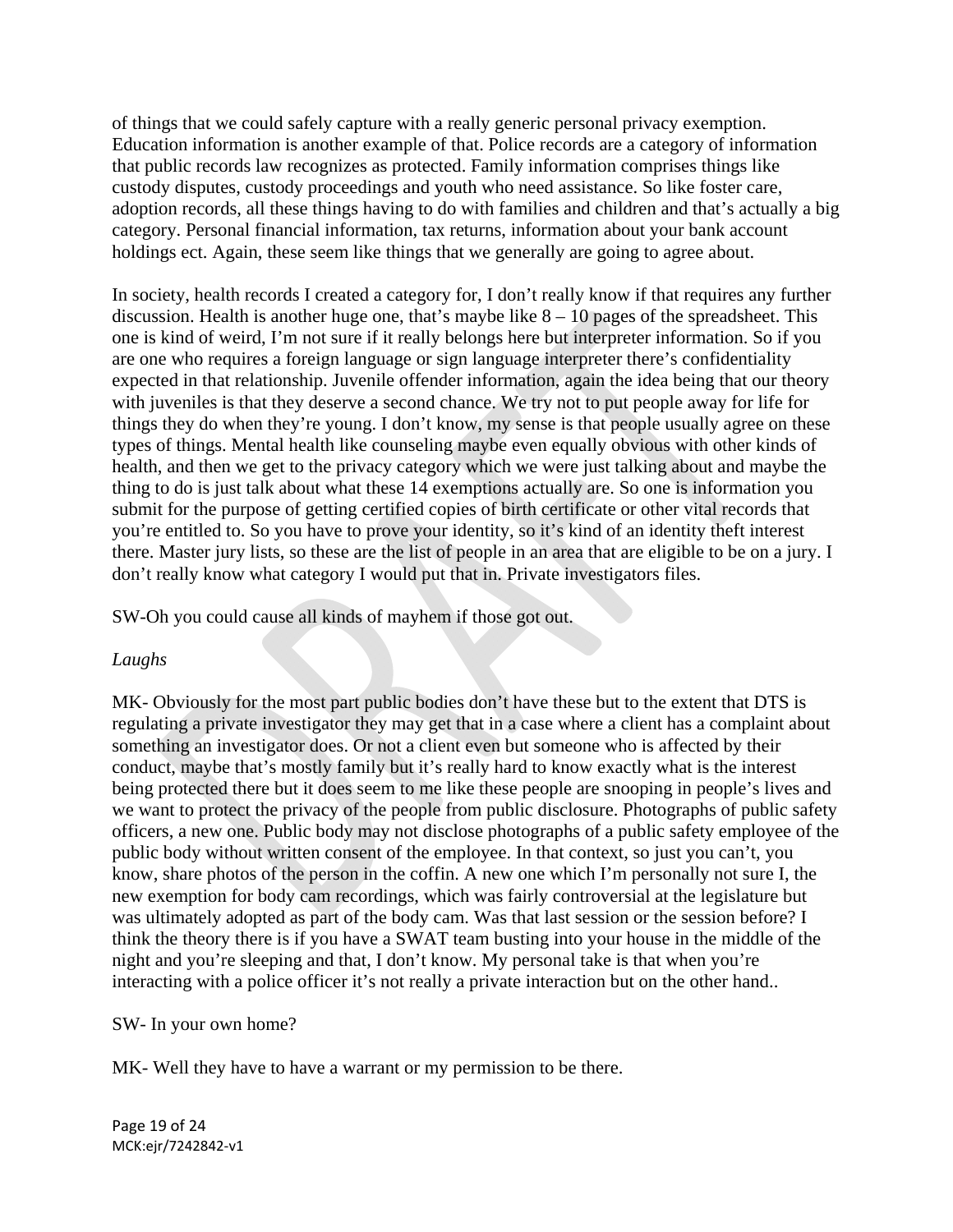## *Inaudible*

JB- It started off as a signed release by anybody that was in the street. You know so you'd wouldn't be able to get to any body cam, but that got changed.

MK- Well what it is now and I'm not sure, this is totally tangental and probably not worth covering but what it is now is basically when they are disclosed there's a public interest they have to obscure the faces of all the individuals appearing in the video. Which I'm not sure if there were actually body cameras being operated in the Finnicum shooting for example.

RT/SW- Aerial. There was an aerial video from the airplane but no..

MK- I mean I know none of them have been released but are you sure there weren't any that were taken?

SW- Not to my knowledge.

JB- There's another one coming because of that about the identity of a public service safety officer who was threatened. That didn't get passed this time but it's coming back.

MK- But I mean in that scenario, Finnicum scenario that law would require Finnicum's face to be obscured which seems to me like maybe that's a little bit preposterous since everyone knows who he is or what he looks like.

RT- So this may be overly simplistic but it strikes me that all of the other exemptions we have been talking about can now make the administrative deal with the work of the work of the public body and the decisions those publics bodies are making with public funds, that for some reason or another we're going to keep off limits to public disclosure. In that context, those exemptions from disclosure would be pretty limited, temporary and well thought out. The stuff you just talked about, the privacy exemptions, that has to do with personal information of members of the public who are, they're not public officials, they're not public employees. The state just happens to have their personal information because the state collects that stuff and those private citizens have every right to want to keep that stuff off limits, private, they have every right to want that list to be long and detailed. So that they have some personal assurance that the state is not going to disclose my personal stuff, so that's my soap box statement on that. I would leave that alone, because I think that we owe that to the citizens of the state of Oregon who the government happens to have their fingers all over their personal information we ought to just leave that.

JB- There's some mixture of public employees in that grouping.

RT- Ok, fine.

JB- But one of the things..

*Inaudible* 

Page 20 of 24 MCK:ejr/7242842‐v1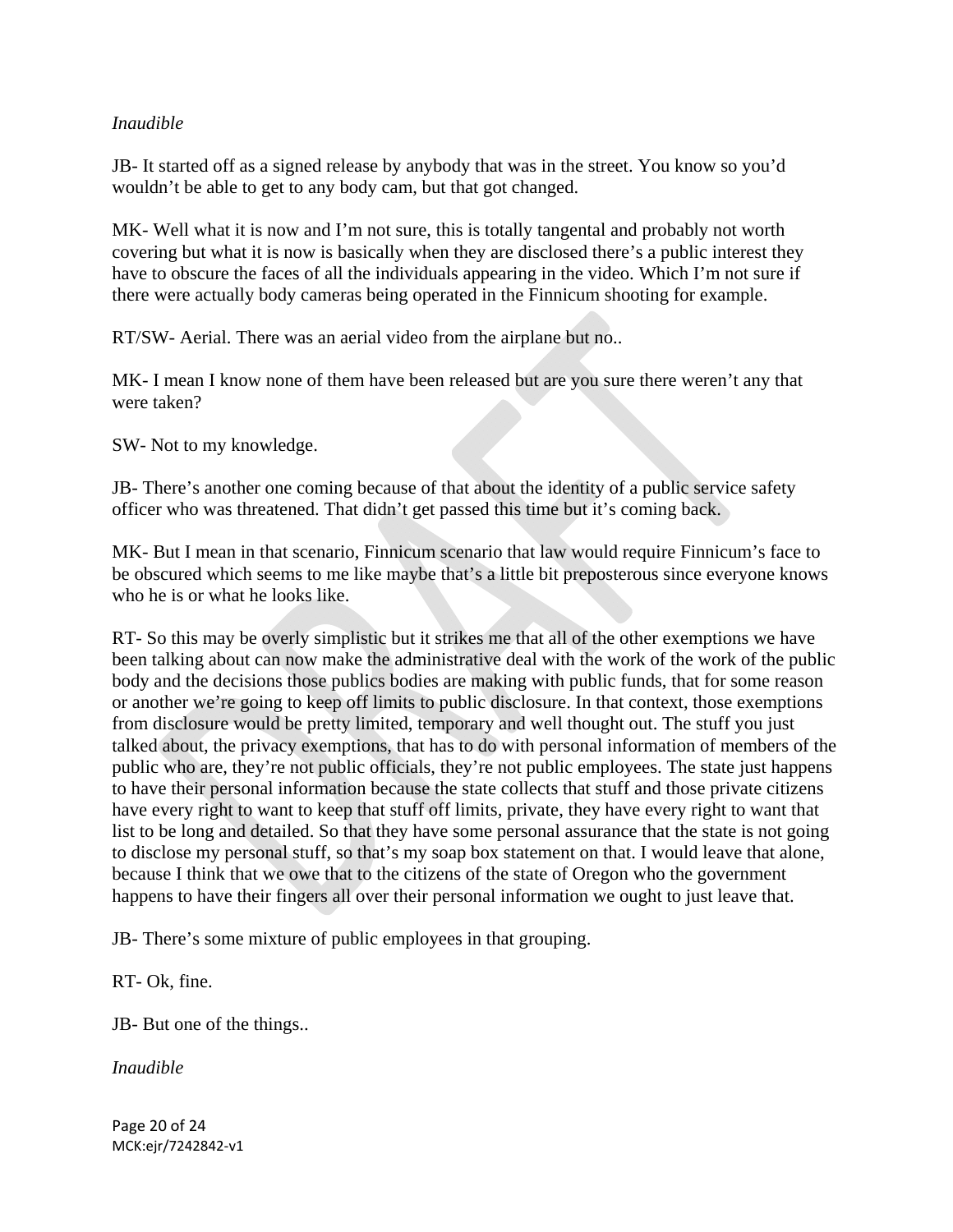SW- I would say that one of the things involving public employees and what not may be more appropriate economics but I agree strongly with your statement. I think you're talking about people who are in a situation they typically didn't ask to be in. Witness who are victim of a crime these sorts of things and we need to protect, exercise at least, the state should be exercising common courtesy at least.

JB- I've got a commitment I've got to. Just to back track a little bit by pure accident when I was trying to find the related thing I found a February article about a major proposal before the state of our board of governors to make all the complaints confidential. I hadn't seen that until they go down in a formal.

MK- Right, and I believe that proposal did not pass.

JB- You think it's gone through the bar and not, yeah.

MK- I think so.

JB- This article said it was being pushed by someone who was a heavy hitter.

RT- Yeah that failed.

*Inaudible*

JB- Yeah I hadn't seen that.

MK- So the two lawyers in the room can think but, are you a lawyer too?

Audience member- No, I'm not a lawyer.

*laughter*

JB- Something that would be legislative in the future.

MK- I think you guys both make good points. I would sort of make a counter point which is in the same spirit. But for right now for the most part if you want to get at someone's mailing address from a public body and they have it, these exemptions generally don't cover that. There are specific..

RT- My office has the list of registered voters. That has your name, your address, date of birth and there is a very good reason why that information is public, because we don't have secret lists of voters in Oregon. That would be scary in itself so there is a reason…

SW- We're not a nominating committee.

*Laughter* 

Page 21 of 24 MCK:ejr/7242842‐v1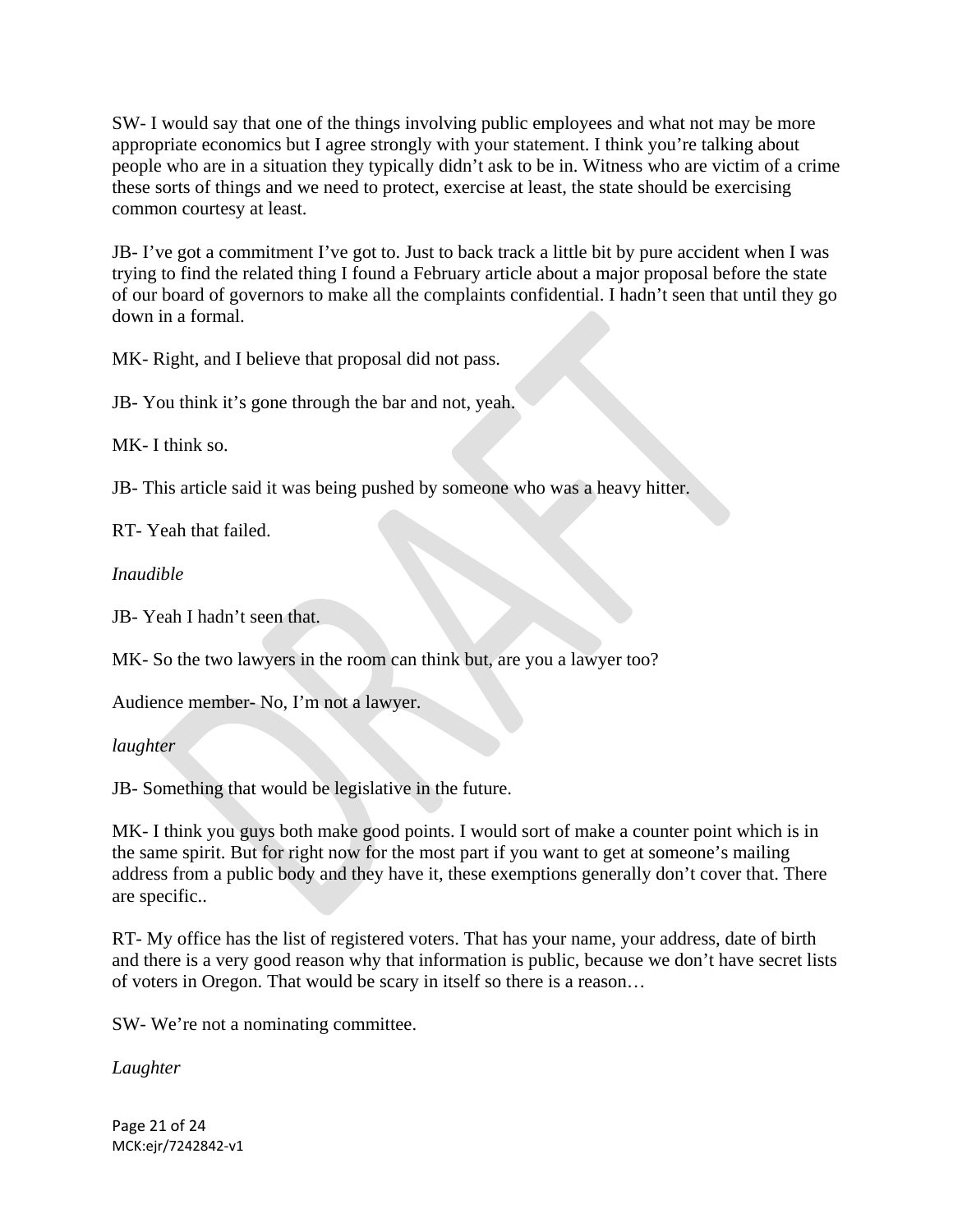RT- Right. So there is a reason why that list is public but health records and a lot of that other stuff that's listed in there is, I feel very strongly that that stuff ought to be off limits and I feel very strongly that there is nothing wrong with that list being very long and detailed. Because in a sense you're giving the public an assurance that this thing about you is off limits to other people.

JB- Is this all being covered and just adding on 191 to 102, 502 personal privacy/elimination. That's where we assume that is.

MK- I honestly don't think that as it is currently written and as it has been interpreted over the years that it in itself is adequate to cover all this stuff. But I do have an idea in my mind that it theoretically ought to be possible to have a very strong policy recommendation that says. You know, makes the distinction that you just made Robert. Which is, the purpose of this law is for people to be able to find out what's going on, leave the government to deal with government funds, decision and policy making and that the purpose is not really to provide a way for some citizens to get access to information about other people who are personal citizens and in recognition of that. I mean I'm not saying we should do that but I repeatedly had the feeling as I was going through this that categorizing it almost it almost didn't make sense and I was left with this sort of weird left over hodge podge of exemptions that I felt like all were fairly appropriate with maybe one exception. As protections of personal privacy but that they didn't fit neatly in any category that I could come up with. Maybe that's just my sort of grousing and we just need to either come up with a better place to put them or we just need to accept that there is going to be a miscellaneous sub category in the personal privacy exemptions.

JB- I agree with the importance of personal privacy. We have some people that won't give us a document because it includes someone's salary. They think that's personal information and then we have some people that provide the whole document and carefully extract any real personal information because they understand the purpose. So the better job we could do of getting more people to do that is a better definition of personal information, because it is broadly misunderstood out there.

DR- That was the direction I was about to go in was I whole heartedly agree both with the Robert articulated the spirit but then I just feel like I see a lot of example of what Jeb is talking about. Where so many people just want to get into the kitchen sink so then you do need to define what isn't personal privacy, either informally or formally for that to really be operational.

MK- I think I will take both of those comments as good points against my abstract yearning for a simple personal privacy exemptions because to the extent it's more abstract it probably becomes more susceptible to that kind of abuse and it also risks sucking in the voter list. Which as you pointed out there are very good reasons for having those voter lists publicly available.

DR- The way that Robert described it, it does. One of the reasons why I thought it was so nicely done it makes it harder to shoot in more things that are inappropriate and I'm forgetting the specifics but it was. You know it's all about an individual citizen just going about their business. You know the private-ness and voting if you think of it that way. The voting makes a lot of sense because that's just the process we go through to do anything so of course it has to be public. But it's an individual person going about their private business and then having to interact with the

Page 22 of 24 MCK:ejr/7242842‐v1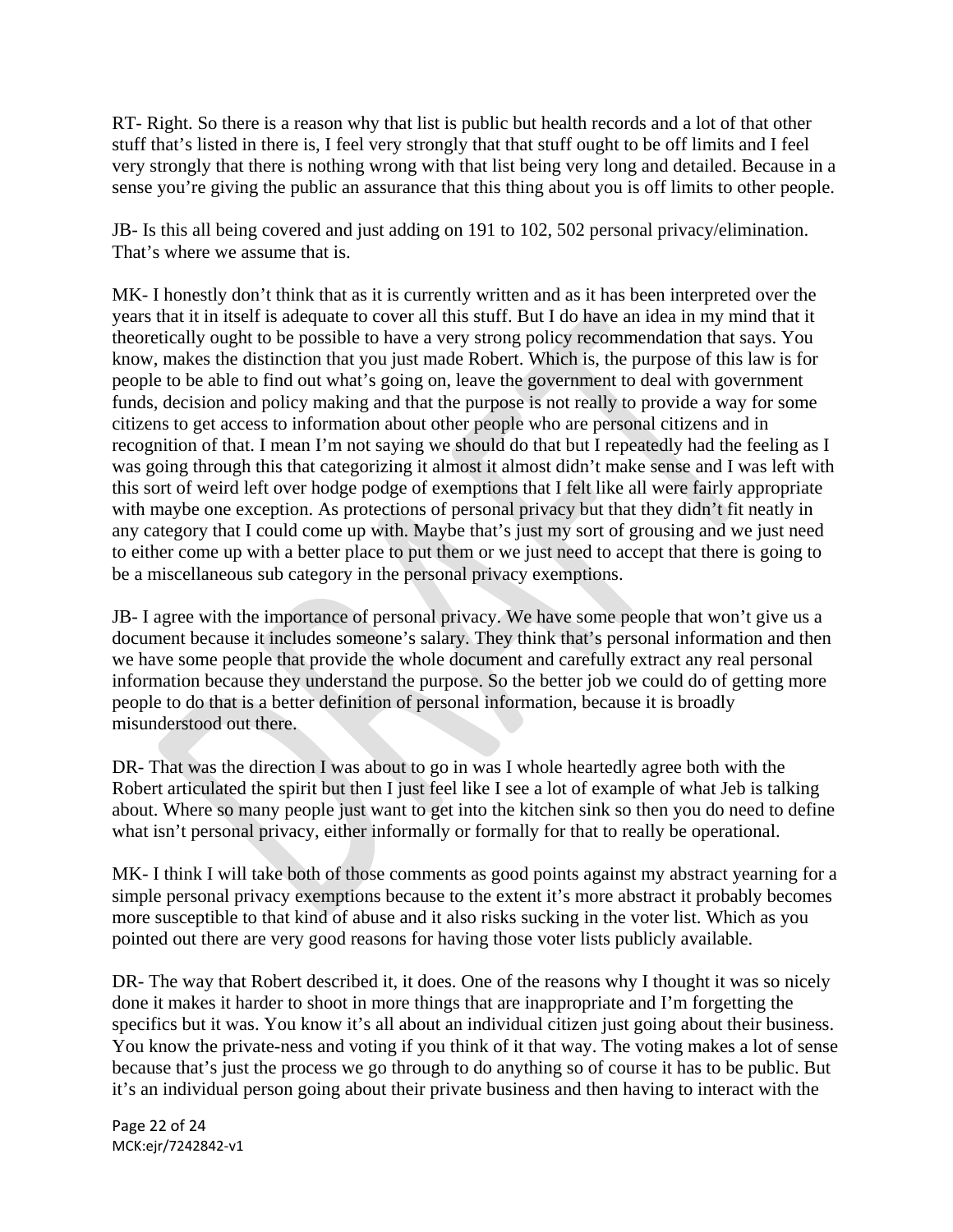government just to live their lives. As opposed to a company that is a tax subsidy which of course is my hobby horse or any number of things.

MK- The private equivalence of that I think we may have made a policy decision deciding that if you're in need of receiving public benefits there was a time you could get information about who was on the policy rolls. A policy decision was made a long time ago that we're not going to subject people to this kind of humiliation just because they happen to need help. I think we assume that people aren't receiving these benefits because they want them and I think in general that is a fair assumption.

BR- Michael I did like your comments about preparing a purpose statement. I think it serves the purpose of providing a rationale, providing guidance and it was also very interesting how often the courts relied upon the purpose statement in the records law in reaching its decision.

MK- Right, so even if we're having this sort of list we can create sort of categories that explain to people. I think this goes back to something you said Jeb, people can then see oh this is a list of exemptions that protect health information and I agree that should be protected. It makes sense that we don't need every single one necessarily. I feel like the direction is here maybe I won't call it a privacy sub category, I'll just call it a miscellaneous category and that we're pretty content otherwise. I didn't finish quite get through all these, the other categories are social security numbers, public benefits.

JB- Clergy in there I hear some.

MK- Yeah there is a couple of clergy and religious and then things for victims like the child abuse supporting laws, domestic violence, fatality teams. Whistleblowers I put in this category to at the end as people come forward. They may be in a slightly different category in the end but I think the reason we protect them is from personally being subject to retaliation and negative effects of having to comply. So as long as those categories sound good to you guys then I think I will just abandon the privacy section. Maybe I'll just put them somewhere else. Jeb if you have thoughts about that then maybe you could take a stab at it to. Otherwise I think that will be the plan with respect to these. With respect to economic exemptions sort of the way that I have it, but I'm also going to work on a second list that will be more thematically grouped so if the task force wants us to proceed with trying to find ways to make them more consistent then we can consolidate some of them that we'll have a document to work from in doing that.

Does anyone else want to bring up any business or could we adjourn early and let Jeb get on his way?

JB- I'm good here for a little bit here.

RT/SW- I'm good.

MK-Well thank you guys, always even more fun than I expect to see you all.

RT/SW/JB- Thank you.

Page 23 of 24 MCK:ejr/7242842‐v1